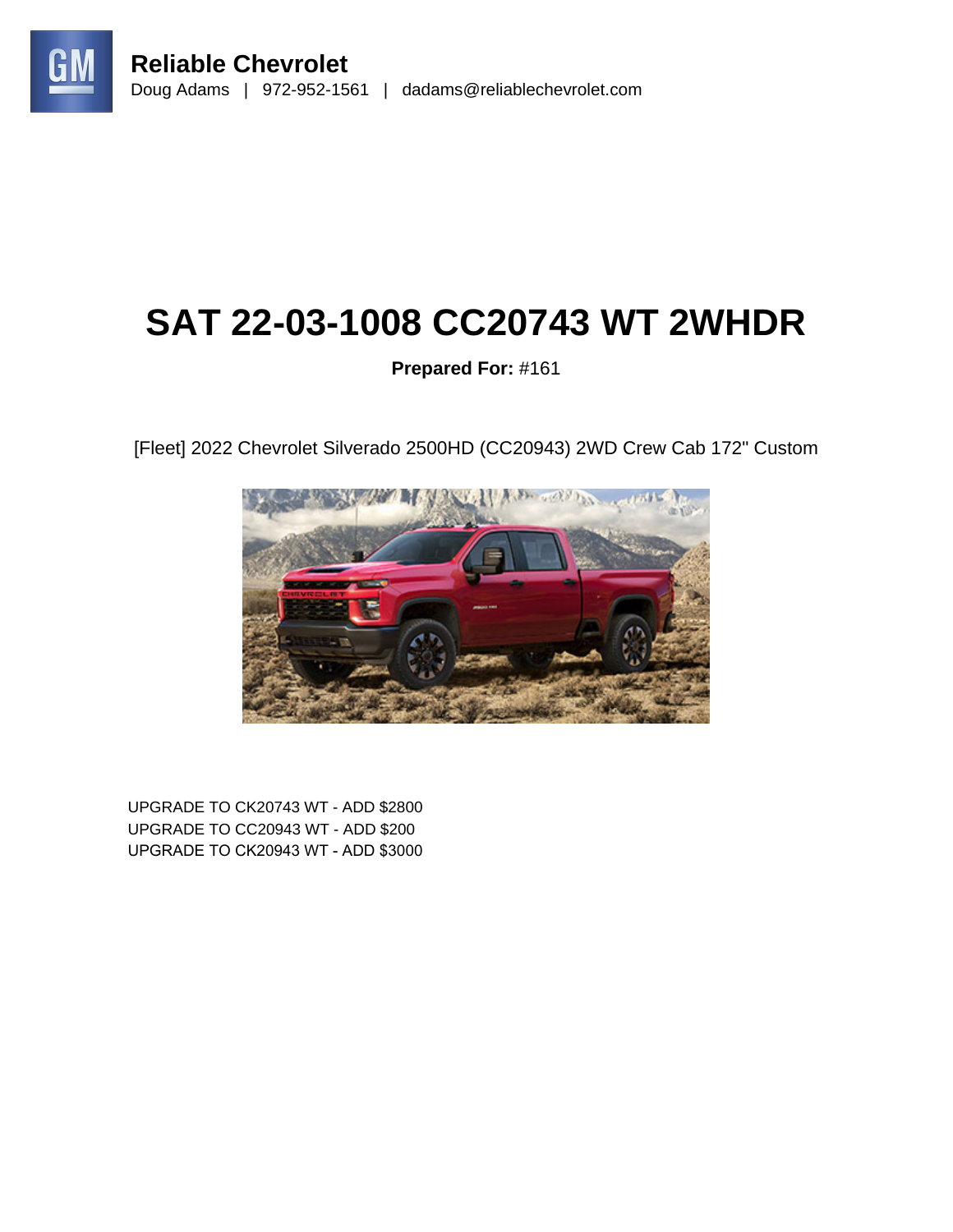



UPGRADE TO CC20943 LTZ - ADD \$12000 LWB 4WHDR UPGRADE TO CK20943 WT - ADD \$3000 UPGRADE TO CK20943 CUSTOM - ADD \$4800 UPGRADE TO CK20943 LT - ADD \$6800 UPGRADE TO CK20943 LTZ - ADD \$14800 UPGRADE TO CK20943 HI COUNTRY - ADD \$23800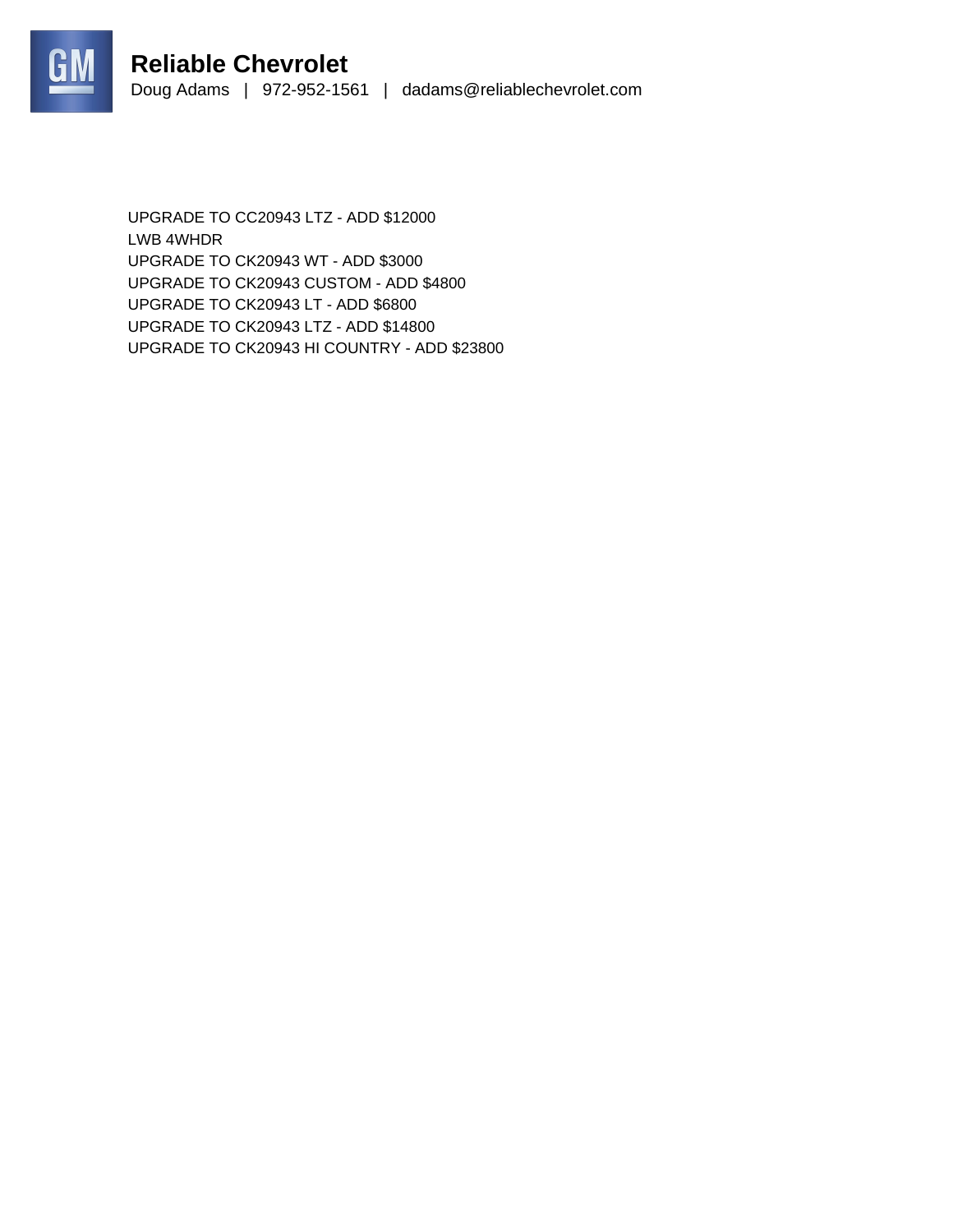

## **Price Summary**

|                           | <b>MSRP</b> |
|---------------------------|-------------|
| <b>Base Price</b>         | \$42,000.00 |
| <b>Total Options</b>      | \$0.00      |
| Vehicle Subtotal          | \$42,000.00 |
| <b>Destination Charge</b> | \$1,695.00  |
| <b>Grand Total</b>        | \$43,695.00 |

This document contains information considered Confidential between GM and its Clients uniquely. The information provided is not intended for public disclosure. Prices, specifications, and availability are subject to change without notice, and do not include certain fees, taxes and charges that may be required by law or vary by manufacturer or region. Performance figures are guidelines only, and actual performance may vary. Photos may not represent actual vehicles or exact configurations. Content based on report preparer's input is subject to the accuracy of the input provided.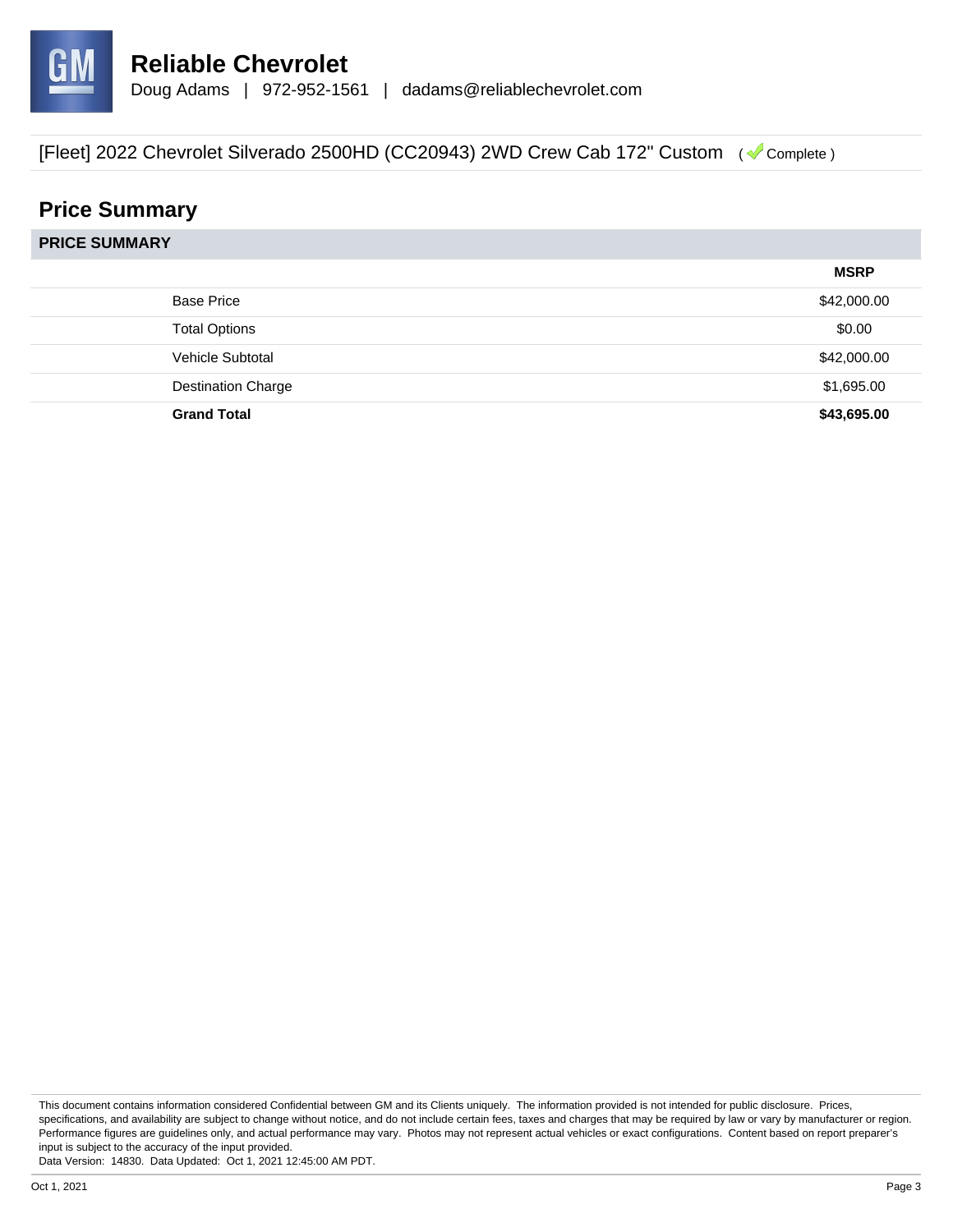

#### **Optional Equipment**

| <b>EMISSIONS</b> |                                                                                                                                                                                                                                                                                                                                                                                                                                                                                                                                                                                                                                                                                                         |                               |                              |             |
|------------------|---------------------------------------------------------------------------------------------------------------------------------------------------------------------------------------------------------------------------------------------------------------------------------------------------------------------------------------------------------------------------------------------------------------------------------------------------------------------------------------------------------------------------------------------------------------------------------------------------------------------------------------------------------------------------------------------------------|-------------------------------|------------------------------|-------------|
| <b>CODE</b>      | <b>DESCRIPTION</b>                                                                                                                                                                                                                                                                                                                                                                                                                                                                                                                                                                                                                                                                                      | <b>FRONT</b><br><b>WEIGHT</b> | <b>REAR</b><br><b>WEIGHT</b> | <b>MSRP</b> |
| FE9              | Emissions, Federal requirements                                                                                                                                                                                                                                                                                                                                                                                                                                                                                                                                                                                                                                                                         | $0.00$ lbs                    | $0.00$ lbs                   | \$0.00      |
| NB <sub>8</sub>  | Emissions override, California (allows a dealer in states that<br>require California emissions - California, Connecticut,<br>Delaware, Maryland, Massachusetts, New Jersey, New York,<br>Oregon, Pennsylvania, Rhode Island or Washington - to order<br>Federal emissions for a vehicle that will be registered in a<br>state that has Federal emission requirements). Do not use for<br>vehicles that will be registered in California, Connecticut,<br>Delaware, Maryland, Massachusetts, New Jersey, New York,<br>Oregon, Pennsylvania, Rhode Island or Washington.<br>(Requires (FE9) Federal emissions requirements. Not<br>available in Maine or Vermont.)                                        | $0.00$ lbs                    | $0.00$ lbs                   | \$0.00      |
| NB <sub>9</sub>  | Emissions override, state-specific (for dealers ordering<br>vehicles in (YF5) or (NE1) emission states - California,<br>Connecticut, Delaware, Maine, Maryland, Massachusetts,<br>New Jersey, New York, Oregon, Pennsylvania, Rhode Island,<br>Vermont and Washington) (Allows a California dealer (YF5<br>emissions) to order (NE1) emissions with (NB9) emissions<br>override code for registration in (NE1) states; or, a<br>Connecticut, Delaware, Maine, Maryland, Massachusetts,<br>New Jersey, New York, Oregon, Pennsylvania, Rhode Island,<br>Vermont and Washington dealer (NE1 emissions) to order<br>(YF5) emissions with (NB9) emissions override code for<br>registration in California.) | $0.00$ lbs                    | $0.00$ lbs                   | \$0.00      |
| NC7              | Emissions override, Federal (for vehicles ordered by dealers<br>in Federal emission states with (YF5) or (NE1) emissions -<br>Not required for vehicles being shipped to California,<br>Connecticut, Delaware, Maine, Maryland, Massachusetts,<br>New Jersey, New York, Oregon, Pennsylvania, Rhode Island,<br>Vermont or Washington) (Requires (YF5) California state<br>emissions requirements or (NE1) Connecticut, Delaware,<br>Maine, Maryland, Massachusetts, New Jersey, New York,<br>Oregon, Pennsylvania, Rhode Island, Vermont or Washington<br>state emissions requirements.)                                                                                                                | $0.00$ lbs                    | $0.00$ lbs                   | \$0.00      |
| NE <sub>1</sub>  | Emissions, Connecticut, Delaware, Maine, Maryland,<br>Massachusetts, New Jersey, New York, Oregon,<br>Pennsylvania, Rhode Island, Vermont and Washington state<br>requirements                                                                                                                                                                                                                                                                                                                                                                                                                                                                                                                          | $0.00$ lbs                    | $0.00$ lbs                   | \$0.00      |
| YF <sub>5</sub>  | Emissions, California state requirements                                                                                                                                                                                                                                                                                                                                                                                                                                                                                                                                                                                                                                                                | $0.00$ lbs                    | $0.00$ lbs                   | \$0.00      |

This document contains information considered Confidential between GM and its Clients uniquely. The information provided is not intended for public disclosure. Prices, specifications, and availability are subject to change without notice, and do not include certain fees, taxes and charges that may be required by law or vary by manufacturer or region. Performance figures are guidelines only, and actual performance may vary. Photos may not represent actual vehicles or exact configurations. Content based on report preparer's input is subject to the accuracy of the input provided.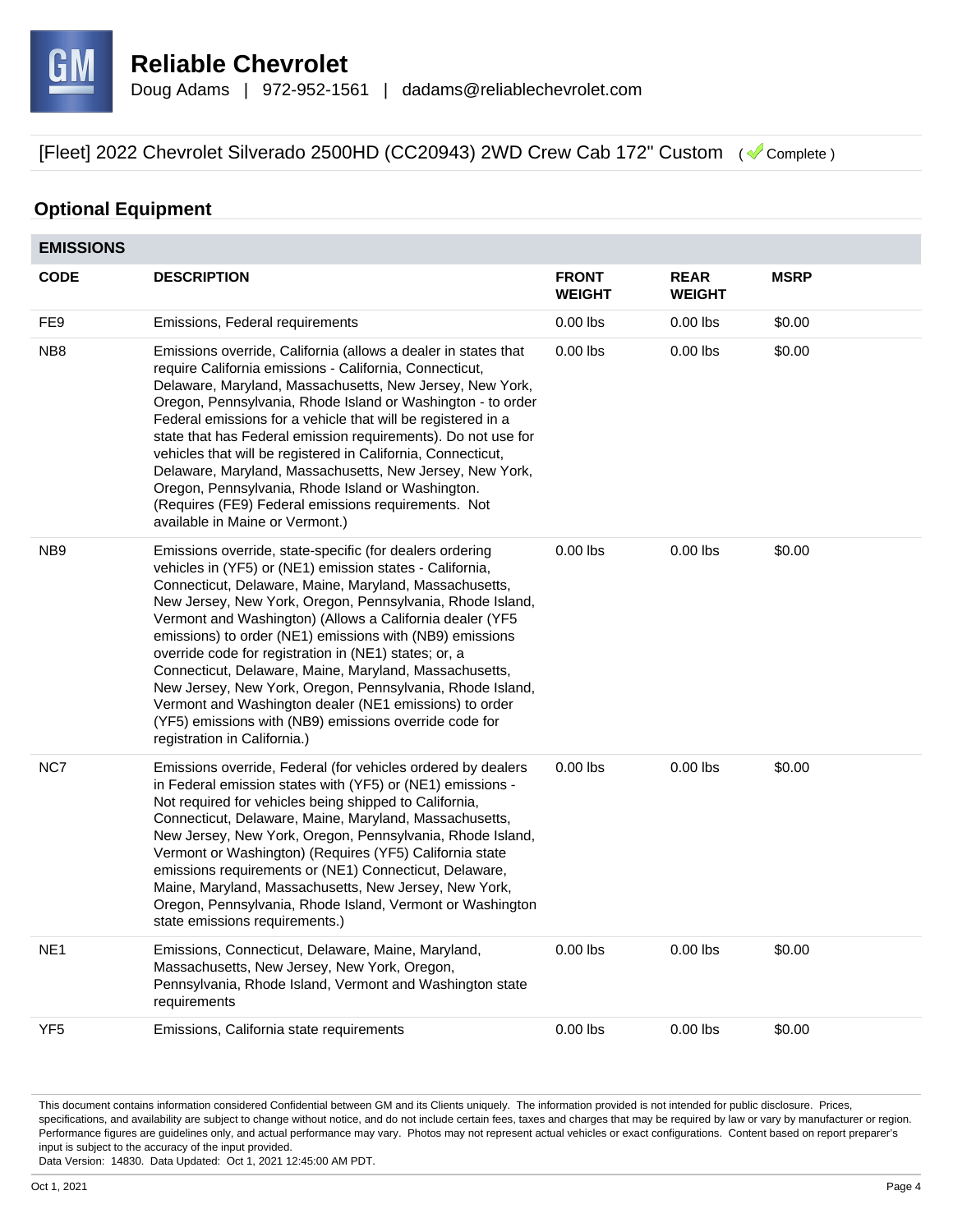

| <b>ENGINE</b>       |                                                                                                                                                                                                                                                                                                                                         |                               |                              |             |
|---------------------|-----------------------------------------------------------------------------------------------------------------------------------------------------------------------------------------------------------------------------------------------------------------------------------------------------------------------------------------|-------------------------------|------------------------------|-------------|
| <b>CODE</b>         | <b>DESCRIPTION</b>                                                                                                                                                                                                                                                                                                                      | <b>FRONT</b><br><b>WEIGHT</b> | <b>REAR</b><br><b>WEIGHT</b> | <b>MSRP</b> |
| L <sub>5</sub> P    | Engine, Duramax 6.6L Turbo-Diesel V8 B20-Diesel<br>compatible, (445 hp [332 kW] @ 2800 rpm, 910 lb-ft of torque<br>[1220 Nm] @ 1600 rpm) (Requires (JL1) trailer brake<br>controller. Requires (PDX) Custom Value Package on models<br>built on or after 7-12-2021.)                                                                    | $0.00$ lbs                    | $0.00$ lbs                   | \$9,890.00  |
| L8T                 | Engine, 6.6L V8 with Direct Injection and Variable Valve<br>Timing, gasoline, (401 hp [299 kW] @ 5200 rpm, 464 lb-ft of<br>torque [629 N-m] @ 4000 rpm) (STD)                                                                                                                                                                           | $0.00$ lbs                    | $0.00$ lbs                   | Inc.        |
| <b>TRANSMISSION</b> |                                                                                                                                                                                                                                                                                                                                         |                               |                              |             |
| <b>CODE</b>         | <b>DESCRIPTION</b>                                                                                                                                                                                                                                                                                                                      | <b>FRONT</b><br><b>WEIGHT</b> | <b>REAR</b><br><b>WEIGHT</b> | <b>MSRP</b> |
| <b>MGM</b>          | Transmission, Allison 10-Speed automatic (Included and only<br>available with (L5P) Duramax 6.6L Turbo-Diesel V8 engine.<br>Not available with (PTO) Power Take-off.)                                                                                                                                                                   | $0.00$ lbs                    | $0.00$ lbs                   | \$0.00      |
| <b>MGU</b>          | Transmission, Allison 10-Speed automatic with integrated<br>Power Take-Off (PTO) (Requires (L5P) Duramax 6.6L Turbo-<br>Diesel V8 engine. Included and only available with (PTO)<br>Power Take-Off.)                                                                                                                                    | $0.00$ lbs                    | $0.00$ lbs                   | \$0.00      |
| <b>MYD</b>          | Transmission, 6-speed automatic, heavy-duty (STD)<br>(Requires (L8T) 6.6L V8 gas engine.)                                                                                                                                                                                                                                               | $0.00$ lbs                    | $0.00$ lbs                   | \$0.00      |
| <b>GVWR</b>         |                                                                                                                                                                                                                                                                                                                                         |                               |                              |             |
| <b>CODE</b>         | <b>DESCRIPTION</b>                                                                                                                                                                                                                                                                                                                      | <b>FRONT</b><br><b>WEIGHT</b> | <b>REAR</b><br><b>WEIGHT</b> | <b>MSRP</b> |
| C7A                 | Lowered GVWR, 10,000 lbs. (4536 kg) lowers GVWR and<br>significantly decreases towing and/or payload ratings (Not<br>available with (YF5) or (NE1) Emissions.)                                                                                                                                                                          | $0.00$ lbs                    | $0.00$ lbs                   | \$0.00      |
| C7G                 | GVWR, 10,500 lbs. (4763 kg) (Included and only available<br>with CC20943 model and (L8T) 6.6L V8 gas engine with 18"<br>or 20" wheels or CK20953 and (L8T) 6.6L V8 gas engine with<br>17" wheels.)                                                                                                                                      | $0.00$ lbs                    | $0.00$ lbs                   | Inc.        |
| <b>JFO</b>          | GVWR, 11,200 lbs. (5080 kg) (Included and only available<br>with CC20943 model and (L5P) Duramax 6.6L Turbo-Diesel<br>V8 engine with 18" or 20" wheels or CK20753 model and<br>(L5P) Duramax 6.6L Turbo-Diesel V8 engine with 18" or 20"<br>wheels or CK20953 model and (L5P) Duramax 6.6L Turbo-<br>Diesel V8 engine with 17" wheels.) | $0.00$ lbs                    | $0.00$ lbs                   | \$0.00      |

This document contains information considered Confidential between GM and its Clients uniquely. The information provided is not intended for public disclosure. Prices, specifications, and availability are subject to change without notice, and do not include certain fees, taxes and charges that may be required by law or vary by manufacturer or region. Performance figures are guidelines only, and actual performance may vary. Photos may not represent actual vehicles or exact configurations. Content based on report preparer's input is subject to the accuracy of the input provided.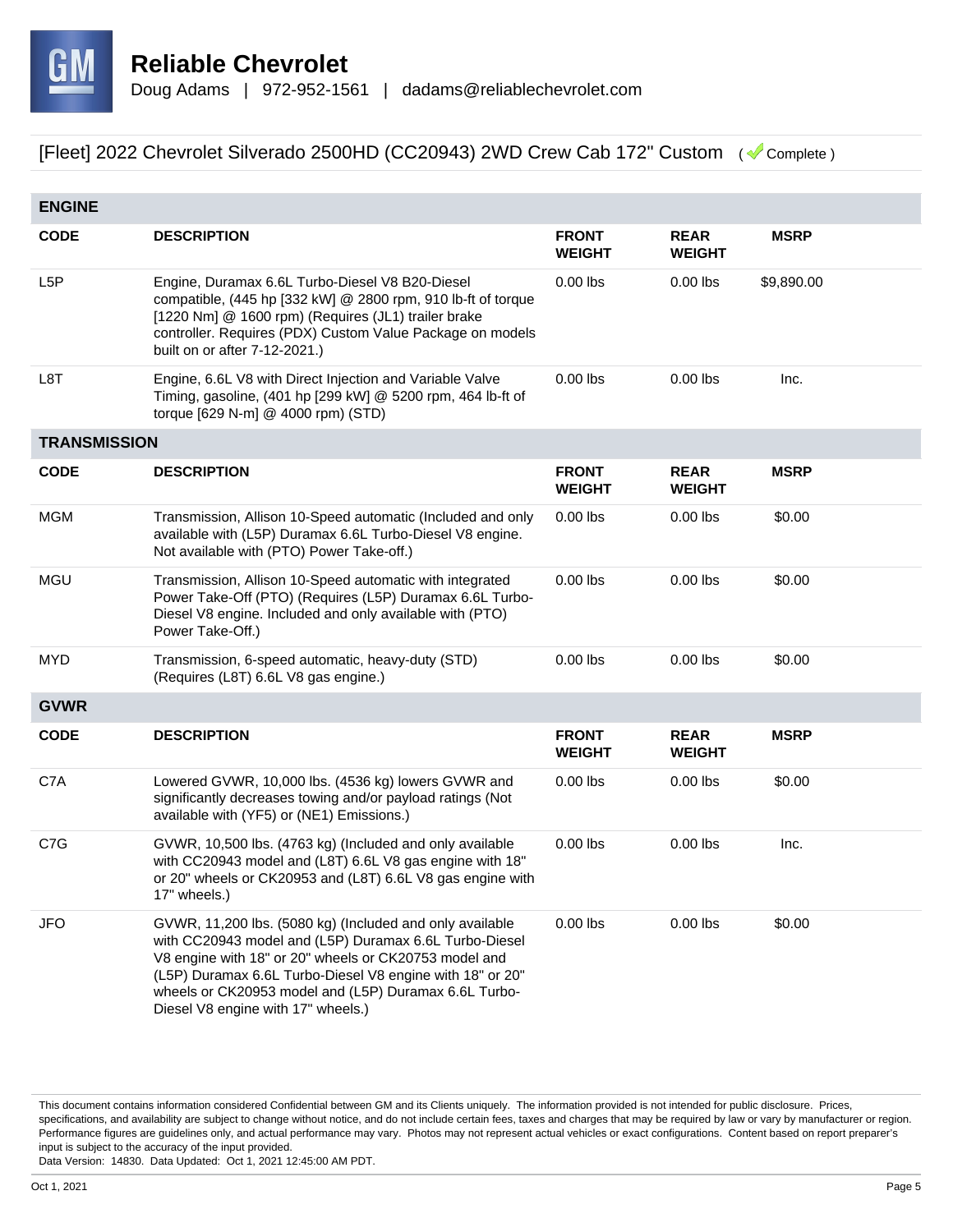

| <b>AXLE</b>      |                                                                                                                                                                                                                                                                                                          |                               |                              |             |  |
|------------------|----------------------------------------------------------------------------------------------------------------------------------------------------------------------------------------------------------------------------------------------------------------------------------------------------------|-------------------------------|------------------------------|-------------|--|
| <b>CODE</b>      | <b>DESCRIPTION</b>                                                                                                                                                                                                                                                                                       | <b>FRONT</b><br><b>WEIGHT</b> | <b>REAR</b><br><b>WEIGHT</b> | <b>MSRP</b> |  |
| GT4              | Rear axle, 3.73 ratio (Requires (L8T) 6.6L V8 gas engine. Not<br>available with (L5P) Duramax 6.6L Turbo-Diesel V8 engine.)                                                                                                                                                                              | $0.00$ lbs                    | $0.00$ lbs                   | \$0.00      |  |
| GU <sub>6</sub>  | Rear axle, 3.42 ratio (Included and only available with (L5P)<br>Duramax 6.6L Turbo-Diesel V8 engine.)                                                                                                                                                                                                   | $0.00$ lbs                    | $0.00$ lbs                   | \$0.00      |  |
|                  | PREFERRED EQUIPMENT GROUP                                                                                                                                                                                                                                                                                |                               |                              |             |  |
| <b>CODE</b>      | <b>DESCRIPTION</b>                                                                                                                                                                                                                                                                                       | <b>FRONT</b><br><b>WEIGHT</b> | <b>REAR</b><br><b>WEIGHT</b> | <b>MSRP</b> |  |
| 1CX              | Custom Preferred Equipment Group includes standard<br>equipment                                                                                                                                                                                                                                          | $0.00$ lbs                    | $0.00$ lbs                   | \$0.00      |  |
| <b>PAINT</b>     |                                                                                                                                                                                                                                                                                                          |                               |                              |             |  |
| <b>CODE</b>      | <b>DESCRIPTION</b>                                                                                                                                                                                                                                                                                       | <b>FRONT</b><br><b>WEIGHT</b> | <b>REAR</b><br><b>WEIGHT</b> | <b>MSRP</b> |  |
| G7C              | Red Hot                                                                                                                                                                                                                                                                                                  | $0.00$ lbs                    | $0.00$ lbs                   | \$0.00      |  |
| GA0              | Northsky Blue Metallic                                                                                                                                                                                                                                                                                   | $0.00$ lbs                    | $0.00$ lbs                   | \$0.00      |  |
| GAN              | Silver Ice Metallic                                                                                                                                                                                                                                                                                      | $0.00$ lbs                    | $0.00$ lbs                   | \$0.00      |  |
| GAZ              | Summit White                                                                                                                                                                                                                                                                                             | $0.00$ lbs                    | $0.00$ lbs                   | \$0.00      |  |
| GB <sub>8</sub>  | Mosaic Black Metallic (Not available on 1WT models.)                                                                                                                                                                                                                                                     | $0.00$ lbs                    | $0.00$ lbs                   | \$0.00      |  |
| <b>GBA</b>       | <b>Black</b>                                                                                                                                                                                                                                                                                             | $0.00$ lbs                    | $0.00$ lbs                   | \$0.00      |  |
| <b>GHR</b>       | <b>Greenstone Metallic</b>                                                                                                                                                                                                                                                                               | $0.00$ lbs                    | $0.00$ lbs                   | \$0.00      |  |
| <b>SEAT TYPE</b> |                                                                                                                                                                                                                                                                                                          |                               |                              |             |  |
| <b>CODE</b>      | <b>DESCRIPTION</b>                                                                                                                                                                                                                                                                                       | <b>FRONT</b><br><b>WEIGHT</b> | <b>REAR</b><br><b>WEIGHT</b> | <b>MSRP</b> |  |
| AE7              | Seats, front 40/20/40 split-bench with upper covered armrest<br>storage with fixed lumbar (STD)                                                                                                                                                                                                          | $0.00$ lbs                    | $0.00$ lbs                   | \$0.00      |  |
| <b>SEAT TRIM</b> |                                                                                                                                                                                                                                                                                                          |                               |                              |             |  |
| <b>CODE</b>      | <b>DESCRIPTION</b>                                                                                                                                                                                                                                                                                       | <b>FRONT</b><br><b>WEIGHT</b> | <b>REAR</b><br><b>WEIGHT</b> | <b>MSRP</b> |  |
| HOU              | Jet Black, Cloth seat trim (On 1WT models requires (A2X) 10-<br>way power driver seat adjuster and (ZLQ) WT Fleet<br>Convenience Package or (PCV) WT Convenience Package.<br>1CX models require (PCX) Custom Convenience Package,<br>(A2X) 10-way power driver seat adjuster and (KI4) Power<br>outlet.) | $0.00$ lbs                    | $0.00$ lbs                   | \$0.00      |  |

This document contains information considered Confidential between GM and its Clients uniquely. The information provided is not intended for public disclosure. Prices, specifications, and availability are subject to change without notice, and do not include certain fees, taxes and charges that may be required by law or vary by manufacturer or region. Performance figures are guidelines only, and actual performance may vary. Photos may not represent actual vehicles or exact configurations. Content based on report preparer's input is subject to the accuracy of the input provided.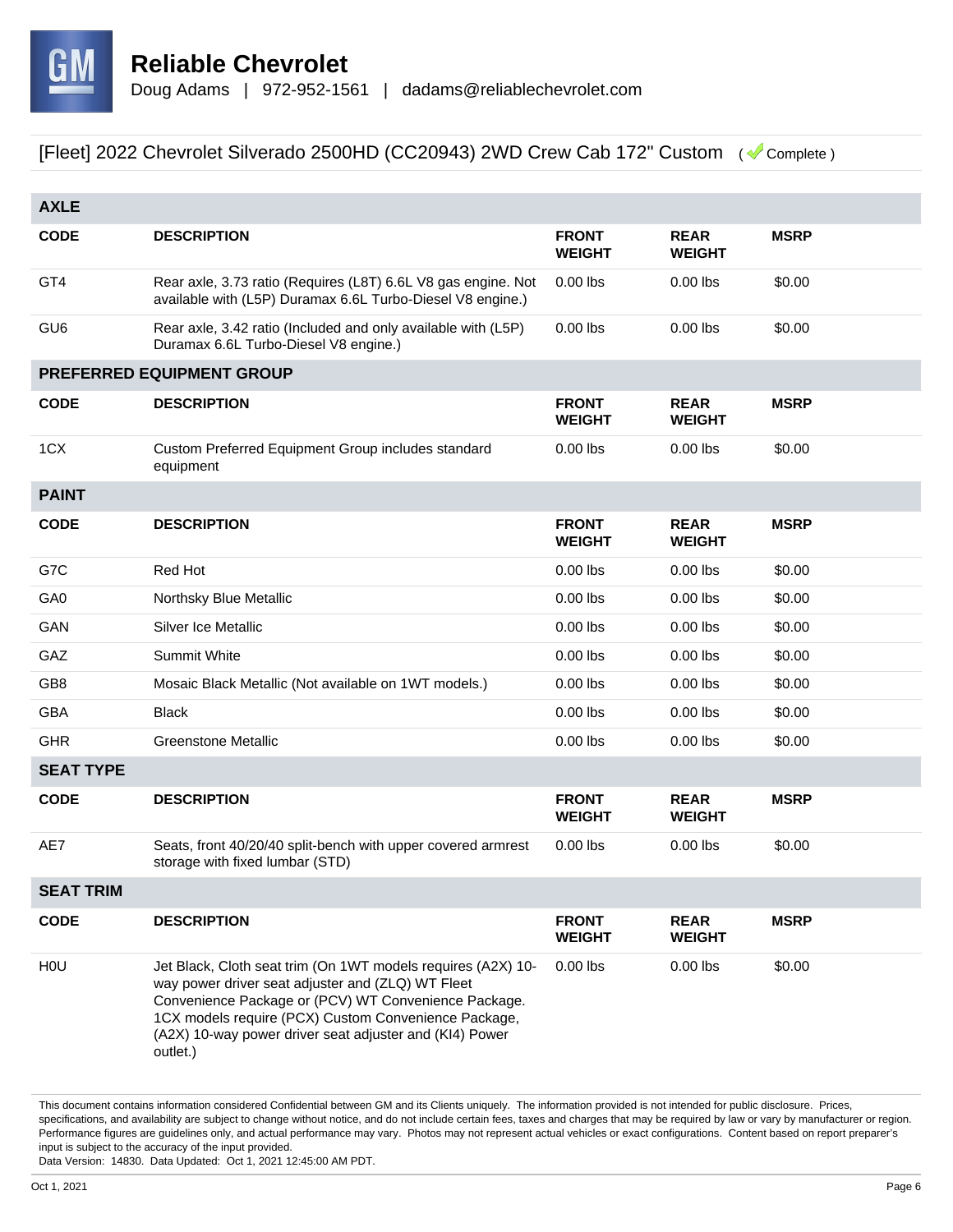

| <b>SEAT TRIM</b>       |                                                                                                                                                                                                                                                                                                                                                                                               |                               |                              |             |  |
|------------------------|-----------------------------------------------------------------------------------------------------------------------------------------------------------------------------------------------------------------------------------------------------------------------------------------------------------------------------------------------------------------------------------------------|-------------------------------|------------------------------|-------------|--|
| <b>CODE</b>            | <b>DESCRIPTION</b>                                                                                                                                                                                                                                                                                                                                                                            | <b>FRONT</b><br><b>WEIGHT</b> | <b>REAR</b><br><b>WEIGHT</b> | <b>MSRP</b> |  |
| H <sub>1</sub> T       | Jet Black, Cloth seat trim                                                                                                                                                                                                                                                                                                                                                                    | $0.00$ lbs                    | $0.00$ lbs                   | \$0.00      |  |
| <b>RADIO</b>           |                                                                                                                                                                                                                                                                                                                                                                                               |                               |                              |             |  |
| <b>CODE</b>            | <b>DESCRIPTION</b>                                                                                                                                                                                                                                                                                                                                                                            | <b>FRONT</b><br><b>WEIGHT</b> | <b>REAR</b><br><b>WEIGHT</b> | <b>MSRP</b> |  |
| <b>IOR</b>             | Audio system, Chevrolet Infotainment 3 system 7" diagonal<br>color touchscreen, AM/FM stereo. Additional features for<br>compatible phones include: Bluetooth audio streaming for 2<br>active devices, voice command pass-through to phone, wired<br>Apple CarPlay and Android Auto capable. (STD)                                                                                            | $0.00$ lbs                    | $0.00$ lbs                   | \$0.00      |  |
| <b>OPTION DISCOUNT</b> |                                                                                                                                                                                                                                                                                                                                                                                               |                               |                              |             |  |
| <b>CODE</b>            | <b>DESCRIPTION</b>                                                                                                                                                                                                                                                                                                                                                                            | <b>FRONT</b><br><b>WEIGHT</b> | <b>REAR</b><br><b>WEIGHT</b> | <b>MSRP</b> |  |
|                        | Option/package discount (Requires (PDX) Custom Value<br>Package.) *DISCOUNT*                                                                                                                                                                                                                                                                                                                  | $0.00$ lbs                    | $0.00$ lbs                   | (\$250.00)  |  |
|                        | <b>ADDITIONAL EQUIPMENT - PACKAGE</b>                                                                                                                                                                                                                                                                                                                                                         |                               |                              |             |  |
| <b>CODE</b>            | <b>DESCRIPTION</b>                                                                                                                                                                                                                                                                                                                                                                            | <b>FRONT</b><br><b>WEIGHT</b> | <b>REAR</b><br><b>WEIGHT</b> | <b>MSRP</b> |  |
| <b>CMT</b>             | Gooseneck/5th Wheel Package includes (Z6A)<br>Gooseneck/5th Wheel Prep Package (Includes (JL1) Trailer<br>brake controller and (CGN) Chevytec spray-on bedliner.)                                                                                                                                                                                                                             | $0.00$ lbs                    | $0.00$ lbs                   | \$1,365.00  |  |
| <b>PCX</b>             | Custom Convenience Package includes (BTV) Remote Start,<br>(C49) rear-window defogger, (UF2) bed LED cargo area<br>lighting, (QT5) EZ Lift power lock and release tailgate and<br>(JL1) Trailer brake controller (Included with (PDX) Custom<br>Value Package.)                                                                                                                               | $0.00$ lbs                    | $0.00$ lbs                   | \$1,075.00  |  |
| <b>PDX</b>             | Custom Value Package includes (PCX) Custom Convenience<br>Package, (ZLA) Infotainment Package, (DWI) outside power-<br>adjustable vertical trailering mirrors with heated and auto-<br>dimming upper glass, lower convex spotter mirrors, turn signal<br>indicators, puddle lamps, perimeter lighting and power<br>folding/manual extending and (DD8) auto-dimming rearview<br>mirror *GROSS* | $0.00$ lbs                    | $0.00$ lbs                   | \$1,880.00  |  |
| <b>RGE</b>             | Safety Confidence Package includes (UEU) Forward Collision<br>Alert, (UHY) Automatic Emergency Braking, (UK3) Steering<br>Wheel Audio Controls and (UDD) Driver Information Center                                                                                                                                                                                                            | $0.00$ lbs                    | $0.00$ lbs                   | \$390.00    |  |

This document contains information considered Confidential between GM and its Clients uniquely. The information provided is not intended for public disclosure. Prices, specifications, and availability are subject to change without notice, and do not include certain fees, taxes and charges that may be required by law or vary by manufacturer or region. Performance figures are guidelines only, and actual performance may vary. Photos may not represent actual vehicles or exact configurations. Content based on report preparer's input is subject to the accuracy of the input provided.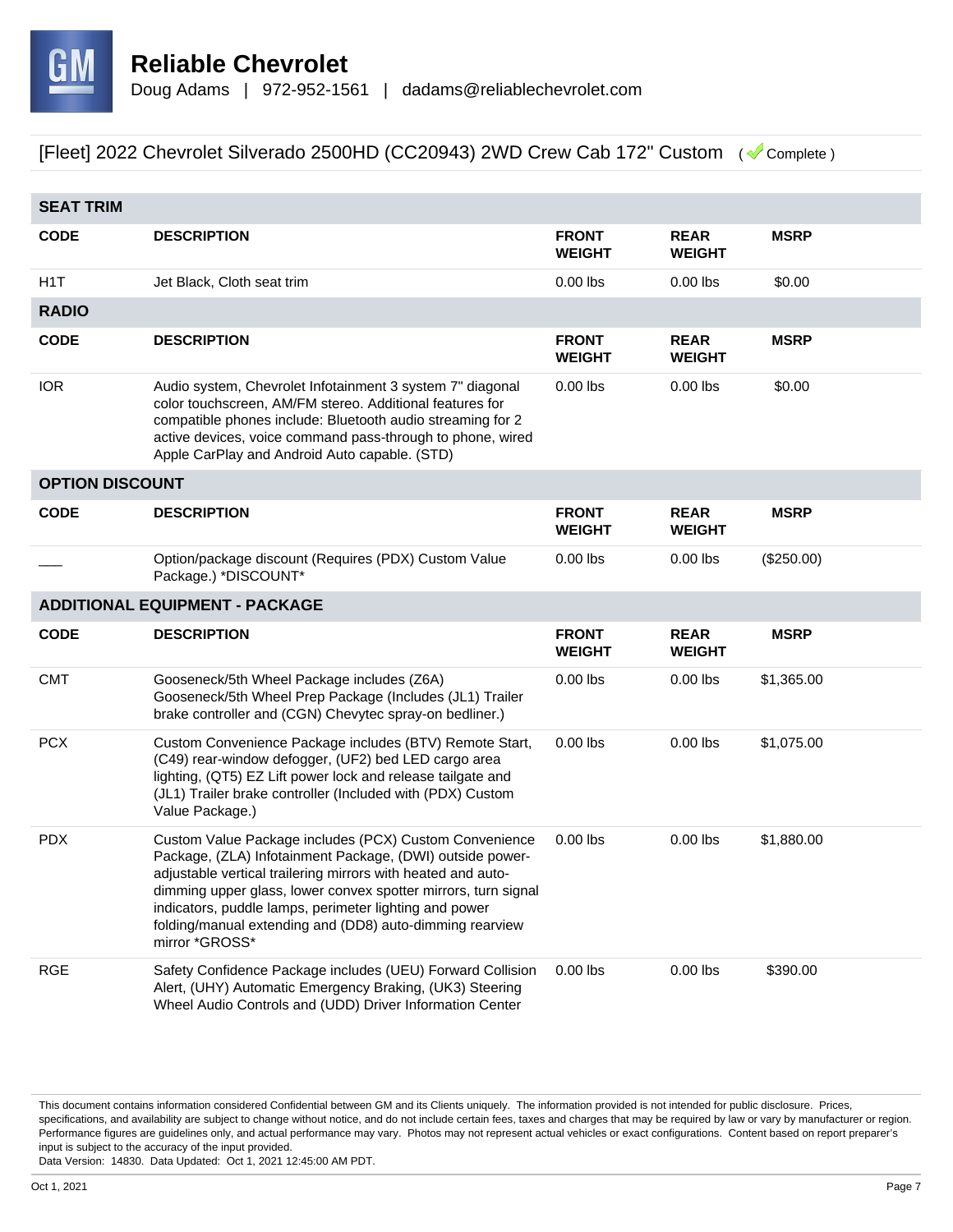

| <b>ADDITIONAL EQUIPMENT - PACKAGE</b> |                                                                                                                                                                                                                                                                                                                                                                                                                                                                                                  |                               |                              |             |  |
|---------------------------------------|--------------------------------------------------------------------------------------------------------------------------------------------------------------------------------------------------------------------------------------------------------------------------------------------------------------------------------------------------------------------------------------------------------------------------------------------------------------------------------------------------|-------------------------------|------------------------------|-------------|--|
| <b>CODE</b>                           | <b>DESCRIPTION</b>                                                                                                                                                                                                                                                                                                                                                                                                                                                                               | <b>FRONT</b><br><b>WEIGHT</b> | <b>REAR</b><br><b>WEIGHT</b> | <b>MSRP</b> |  |
| Z6A                                   | Gooseneck/5th Wheel Prep Package Hitch platform to accept<br>Gooseneck or 5th Wheel hitch. Includes hitch platform with<br>tray to accept ball, stamped bed holes with removable caps<br>installed and bed mounted 7-pin trailer harness (similar to<br>UY2 harness). (Included and only available with (CMT)<br>Gooseneck/5th Wheel Package.)                                                                                                                                                   | $0.00$ lbs                    | $0.00$ lbs                   | \$0.00      |  |
| ZLA                                   | Infotainment Package includes (U2K) SiriusXM Radio and<br>(UE1) OnStar (Included with (PDX) Custom Value Package.)                                                                                                                                                                                                                                                                                                                                                                               | $0.00$ lbs                    | $0.00$ lbs                   | \$275.00    |  |
|                                       | <b>ADDITIONAL EQUIPMENT - MECHANICAL</b>                                                                                                                                                                                                                                                                                                                                                                                                                                                         |                               |                              |             |  |
| <b>CODE</b>                           | <b>DESCRIPTION</b>                                                                                                                                                                                                                                                                                                                                                                                                                                                                               | <b>FRONT</b><br><b>WEIGHT</b> | <b>REAR</b><br><b>WEIGHT</b> | <b>MSRP</b> |  |
| 5M7                                   | Speedometer calibration, provisions Provides an owners<br>manual supplement listing of speedometer calibrations to be<br>programmed into the powertrain control module (PCM), after<br>sale, to accommodate tire size changes utilized by railroad<br>equipment. See Upfitter Integration website<br>www.gmupfitter.com Technical Bulletins section for calibration<br>listing and instructions. (Requires (L8T) 6.6L V8 gas engine.<br>Not available with SEO (9C2), (9B9) or (9D7) governors.) | $0.00$ lbs                    | $0.00$ lbs                   | \$50.00     |  |
| 9B9                                   | Governor, electronic speed sensor set to 70 MPH Provides<br>electronic software to limit maximum road speed to 70-MPH.<br>Cruise control limited to 65 MPH. (Not available with SEO<br>(5M7) Speedometer calibration, SEO (9C2) 65mph governor<br>or SEO (9D7) 75mph governor.)                                                                                                                                                                                                                  | $0.00$ lbs                    | $0.00$ lbs                   | \$50.00     |  |
| 9C <sub>2</sub>                       | Governor, electronic speed sensor set to 65 MPH Provides<br>electronic software to limit maximum road speed to 65-MPH.<br>Cruise control limited to 60 MPH. (Not available with SEO<br>(5M7) Speedometer calibration, SEO (9B9) 70mph governor<br>or SEO (9D7) 75mph governor.)                                                                                                                                                                                                                  | $0.00$ lbs                    | $0.00$ lbs                   | \$50.00     |  |
| 9D7                                   | Governor, electronic speed sensor set to 75 MPH Provides<br>electronic software to limit maximum road speed to 75-MPH.<br>Cruise control limited to 70 MPH. (Not available with SEO<br>(5M7) Speedometer calibration, SEO (9C2) 65mph governor<br>or SEO (9B9) 70mph governor.)                                                                                                                                                                                                                  | $0.00$ lbs                    | $0.00$ lbs                   | \$50.00     |  |
|                                       | Battery, heavy-duty dual 730 cold-cranking amps/70 Amp-hr<br>maintenance-free with rundown protection and retained<br>accessory power (Included and only available with (L5P)<br>Duramax 6.6L Turbo-Diesel V8 engine.)                                                                                                                                                                                                                                                                           | $0.00$ lbs                    | $0.00$ lbs                   | \$0.00      |  |
|                                       | Capped Fuel Fill (Included and only available with (L5P)<br>Duramax 6.6L Turbo-Diesel V8 engine.)                                                                                                                                                                                                                                                                                                                                                                                                | $0.00$ lbs                    | $0.00$ lbs                   | \$0.00      |  |

This document contains information considered Confidential between GM and its Clients uniquely. The information provided is not intended for public disclosure. Prices, specifications, and availability are subject to change without notice, and do not include certain fees, taxes and charges that may be required by law or vary by manufacturer or region. Performance figures are guidelines only, and actual performance may vary. Photos may not represent actual vehicles or exact configurations. Content based on report preparer's input is subject to the accuracy of the input provided.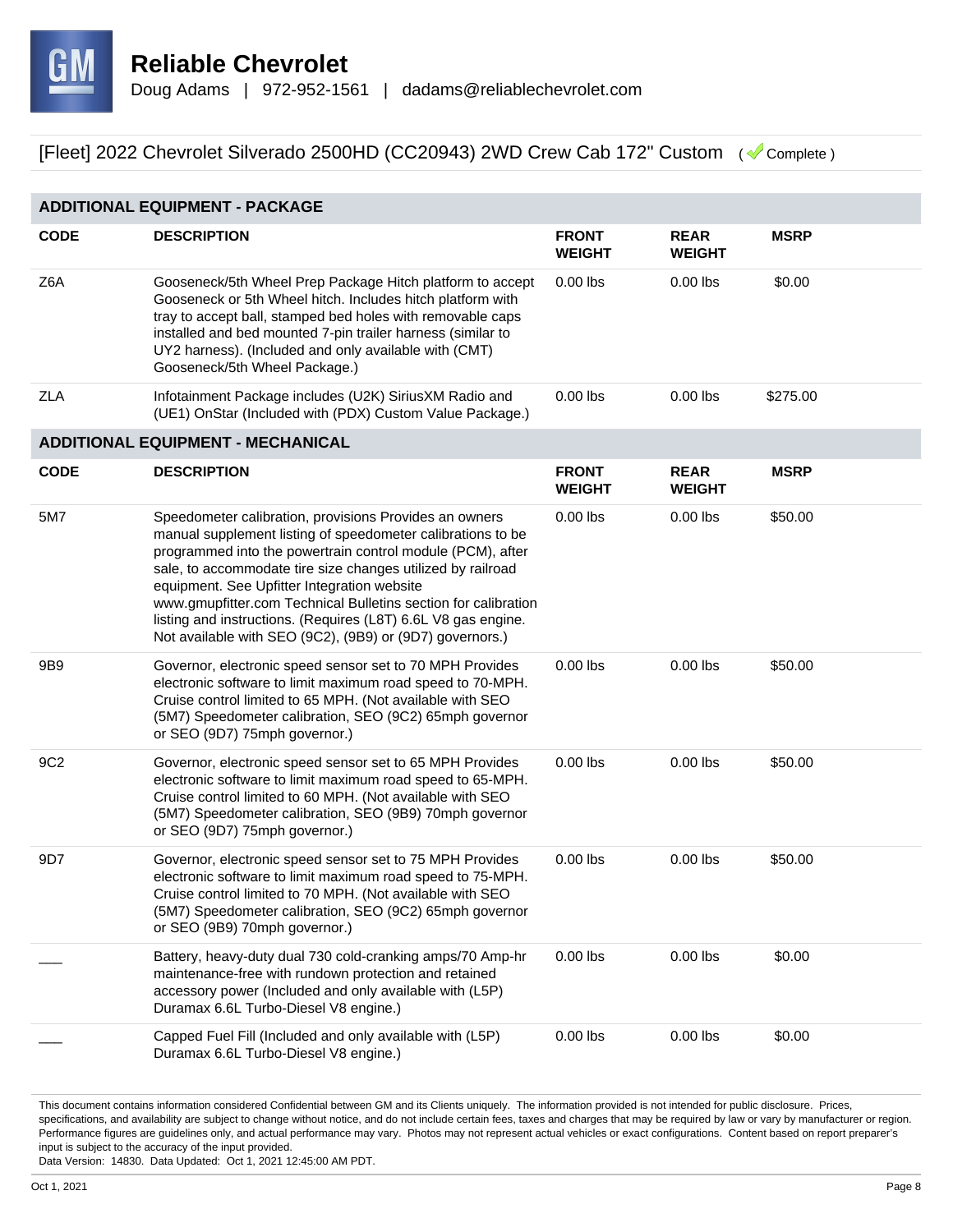

| <b>ADDITIONAL EQUIPMENT - MECHANICAL</b> |                                                                                                                                                                                                                                                                                  |                               |                              |             |  |
|------------------------------------------|----------------------------------------------------------------------------------------------------------------------------------------------------------------------------------------------------------------------------------------------------------------------------------|-------------------------------|------------------------------|-------------|--|
| <b>CODE</b>                              | <b>DESCRIPTION</b>                                                                                                                                                                                                                                                               | <b>FRONT</b><br><b>WEIGHT</b> | <b>REAR</b><br><b>WEIGHT</b> | <b>MSRP</b> |  |
| F60                                      | Heavy Duty Front Spring/Camper Package Note: If ordered<br>for Camper usage, recommend ordering (UY2) Trailering<br>wiring provisions (Not available with (VYU) Snow Plow<br>Prep/Camper Package.)                                                                               | $0.00$ lbs                    | $0.00$ lbs                   | \$45.00     |  |
| <b>FPF</b>                               | DPF, diesel particulate filter, manual regeneration customer<br>regeneration will not be allowed until the DPF load percentage<br>has reached 100% full and a driver information center (DIC)<br>message has been shown (Requires (L5P) Duramax 6.6L<br>Turbo-Diesel V8 engine.) | $0.00$ lbs                    | $0.00$ lbs                   | \$250.00    |  |
| JL1                                      | Trailer brake controller, integrated (Included and only<br>available with (PCX) Custom Convenience Package, (PDX)<br>Custom Value package or (CMT) Gooseneck/5th Wheel<br>Package.)                                                                                              | $0.00$ lbs                    | $0.00$ lbs                   | \$0.00      |  |
| K05                                      | Engine block heater (Included with (L5P) Duramax 6.6L Turbo<br>-Diesel V8 engine.)                                                                                                                                                                                               | $0.00$ lbs                    | $0.00$ lbs                   | \$100.00    |  |
| K40                                      | Exhaust brake (Included and only available with (L5P)<br>Duramax 6.6L Turbo-Diesel V8 engine.)                                                                                                                                                                                   | $0.00$ lbs                    | $0.00$ lbs                   | \$0.00      |  |
| K4B                                      | Battery, auxiliary, 730 cold-cranking amps/70 Amp-hr<br>(Requires (L8T) 6.6L V8 gas engine and either (KW5) 220-<br>amp alternator or (KHF) dual alternators. Not available with<br>(KW7) 170-amp alternator.)                                                                   | $0.00$ lbs                    | $0.00$ lbs                   | \$135.00    |  |
| <b>KHF</b>                               | Alternators, dual, 220-amps primary, 170-amps auxiliary<br>(Requires (K4B) auxiliary battery with (L8T) 6.6L V8 gas<br>engine.)                                                                                                                                                  | $0.00$ lbs                    | $0.00$ lbs                   | \$380.00    |  |
| KW <sub>5</sub>                          | Alternator, 220 amps (Included with (L5P) Duramax 6.6L<br>Turbo-Diesel V8 engine or (VYU) Snow Plow Prep/Camper<br>Package. Free flow on (L8T) 6.6L V8 gas engine.)                                                                                                              | $0.00$ lbs                    | $0.00$ lbs                   | \$150.00    |  |
| <b>NZZ</b>                               | Skid Plates protect the oil pan, front axle and transfer case<br>(Included with (VYU) Snow Plow Prep/Camper Package.)                                                                                                                                                            | $0.00$ lbs                    | $0.00$ lbs                   | \$150.00    |  |
| <b>PTO</b>                               | Power Take-Off (Requires (L5P) Duramax 6.6L Turbo-Diesel<br>V8 engine. Includes (MGU) 10-speed transmission.)                                                                                                                                                                    | $0.00$ lbs                    | $0.00$ lbs                   | \$995.00    |  |
| UF3                                      | High idle switch (Not available with (PTO) Power Take-off.)                                                                                                                                                                                                                      | $0.00$ lbs                    | $0.00$ lbs                   | \$200.00    |  |
| UY <sub>2</sub>                          | Trailering wiring provisions for trailering, 5th wheel and<br>gooseneck trailer, includes additional 7-way wiring harness<br>located at the rear of the pickup bed attached to the rear<br>frame cross member (Not available with (CMT)<br>Gooseneck/5th Wheel Package.)         | $0.00$ lbs                    | $0.00$ lbs                   | \$35.00     |  |
| <b>VLQ</b>                               | Recovery hooks, front, Chrome                                                                                                                                                                                                                                                    | $0.00$ lbs                    | $0.00$ lbs                   | \$225.00    |  |

This document contains information considered Confidential between GM and its Clients uniquely. The information provided is not intended for public disclosure. Prices, specifications, and availability are subject to change without notice, and do not include certain fees, taxes and charges that may be required by law or vary by manufacturer or region. Performance figures are guidelines only, and actual performance may vary. Photos may not represent actual vehicles or exact configurations. Content based on report preparer's input is subject to the accuracy of the input provided.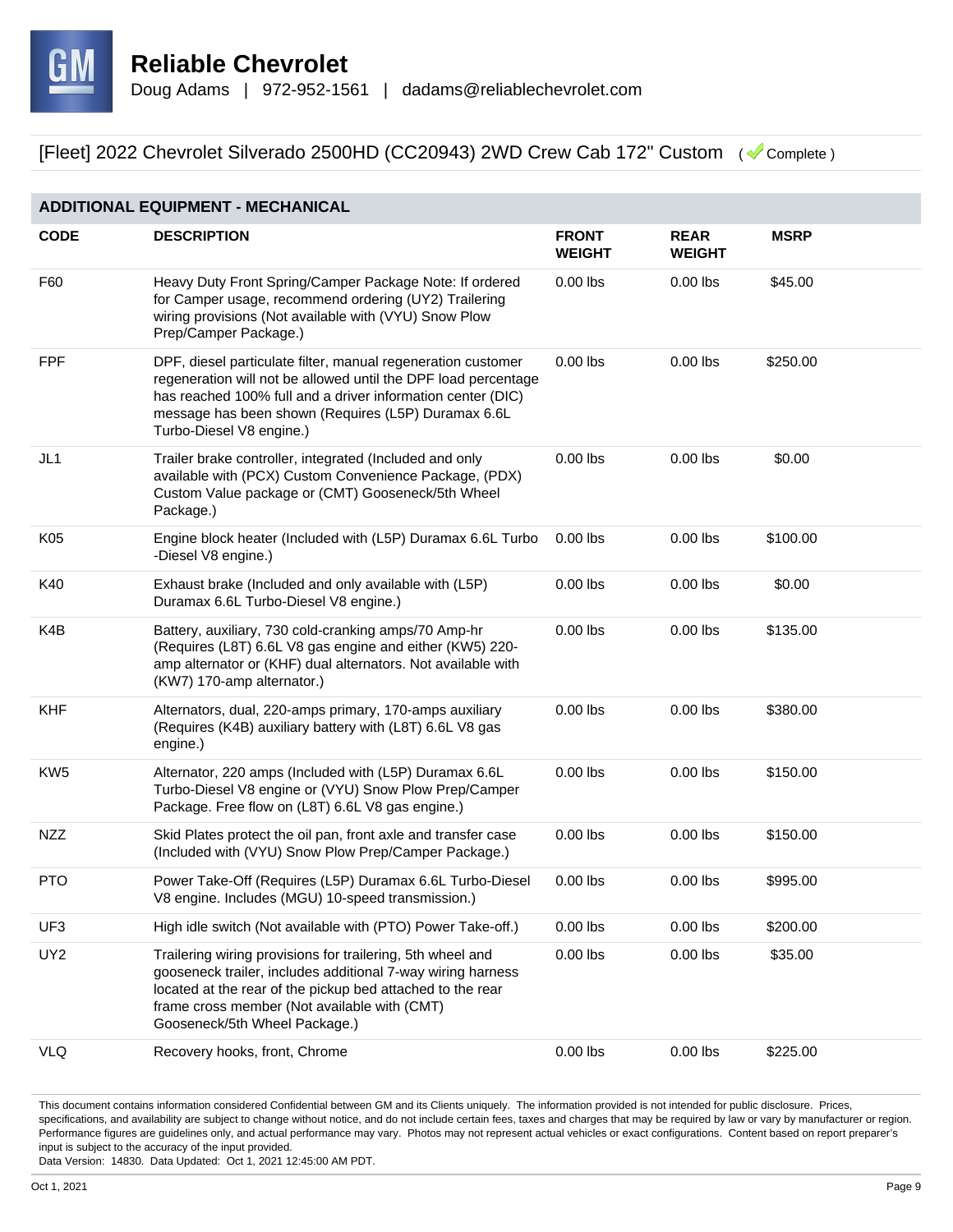

#### **ADDITIONAL EQUIPMENT - EXTERIOR**

| <b>CODE</b>     | <b>DESCRIPTION</b>                                                                                                                                                                                                                                                                                                                                                                                                                                                                                                                                           | <b>FRONT</b><br><b>WEIGHT</b> | <b>REAR</b><br><b>WEIGHT</b> | <b>MSRP</b> |
|-----------------|--------------------------------------------------------------------------------------------------------------------------------------------------------------------------------------------------------------------------------------------------------------------------------------------------------------------------------------------------------------------------------------------------------------------------------------------------------------------------------------------------------------------------------------------------------------|-------------------------------|------------------------------|-------------|
| 8F2             | Ornamentation, delete (Not available with (9R1) pickup bed<br>decal delete or (9M4) tailgate nameplate and decal delete.)                                                                                                                                                                                                                                                                                                                                                                                                                                    | $0.00$ lbs                    | $0.00$ lbs                   | \$0.00      |
| 9M4             | Decal and name plate delete, tailgate (Not available with SEO<br>(8F2) ornamentation delete.)                                                                                                                                                                                                                                                                                                                                                                                                                                                                | $0.00$ lbs                    | $0.00$ lbs                   | \$0.00      |
| <b>BHP</b>      | Winter Grille Cover (Included and only available with (L5P)<br>Duramax 6.6L Turbo-Diesel V8 engine.)                                                                                                                                                                                                                                                                                                                                                                                                                                                         | $0.00$ lbs                    | $0.00$ lbs                   | \$0.00      |
| <b>CGN</b>      | Chevytec spray-on bedliner Black with Chevrolet logo (does<br>not include spray-on liner on tailgate due to Black composite<br>inner panel) (Included with (CMT) Gooseneck/5th Wheel<br>Package. Not available with any Ship Thrus EXCEPT (TCE),<br>(TCH), (VSH) or (VTV).)                                                                                                                                                                                                                                                                                  | $0.00$ lbs                    | $0.00$ lbs                   | \$545.00    |
| <b>DWI</b>      | Mirrors, outside power-adjustable vertical trailering with<br>heated and auto-dimming upper glass lower convex mirrors,<br>turn signal indicators, puddle lamps, perimeter lighting,<br>auxiliary lighting, power folding/manual extending (extends<br>3.31" [84.25mm]) (Requires (PCX) Custom Convenience<br>Package. Included with (PDX) Custom Value Package.<br>Includes (DD8) auto-dimming rearview mirror. (DD8) auto-<br>dimming mirror will be upgraded to (DRC) Partial video<br>display rearview mirror when (UVO) Bed View Camera is<br>ordered.) | $0.00$ lbs                    | $0.00$ lbs                   | \$530.00    |
| QK <sub>2</sub> | Tailgate, Multi-Flex with six functional load/access features,<br>NOTE: Auto release can be disabled if ball hitch is installed.<br>See Owner's manual for details (Requires (PCX) Custom<br>Convenience Package.)                                                                                                                                                                                                                                                                                                                                           | $0.00$ lbs                    | $0.00$ lbs                   | \$595.00    |
| QT5             | Tailgate, gate function manual with EZ Lift includes power<br>lock and release (Included and only available with (PCX)<br>Custom Convenience Package.)                                                                                                                                                                                                                                                                                                                                                                                                       | $0.00$ lbs                    | $0.00$ lbs                   | \$0.00      |
| U01             | Lamps, Smoked Amber roof marker, (LED) (Not available with<br>(YF5) California state emissions requirements.)                                                                                                                                                                                                                                                                                                                                                                                                                                                | $0.00$ lbs                    | $0.00$ lbs                   | \$55.00     |
| UF <sub>2</sub> | LED Cargo Area Lighting located in pickup bed, activated with<br>switch on center switch bank or key fob (Included with (PCX)<br>Custom Convenience Package.)                                                                                                                                                                                                                                                                                                                                                                                                | $0.00$ lbs                    | $0.00$ lbs                   | \$125.00    |
| VK3             | License plate kit, front (will be shipped to orders with ship-to<br>states that require front license plate)                                                                                                                                                                                                                                                                                                                                                                                                                                                 | $0.00$ lbs                    | $0.00$ lbs                   | \$0.00      |

This document contains information considered Confidential between GM and its Clients uniquely. The information provided is not intended for public disclosure. Prices, specifications, and availability are subject to change without notice, and do not include certain fees, taxes and charges that may be required by law or vary by manufacturer or region. Performance figures are guidelines only, and actual performance may vary. Photos may not represent actual vehicles or exact configurations. Content based on report preparer's input is subject to the accuracy of the input provided.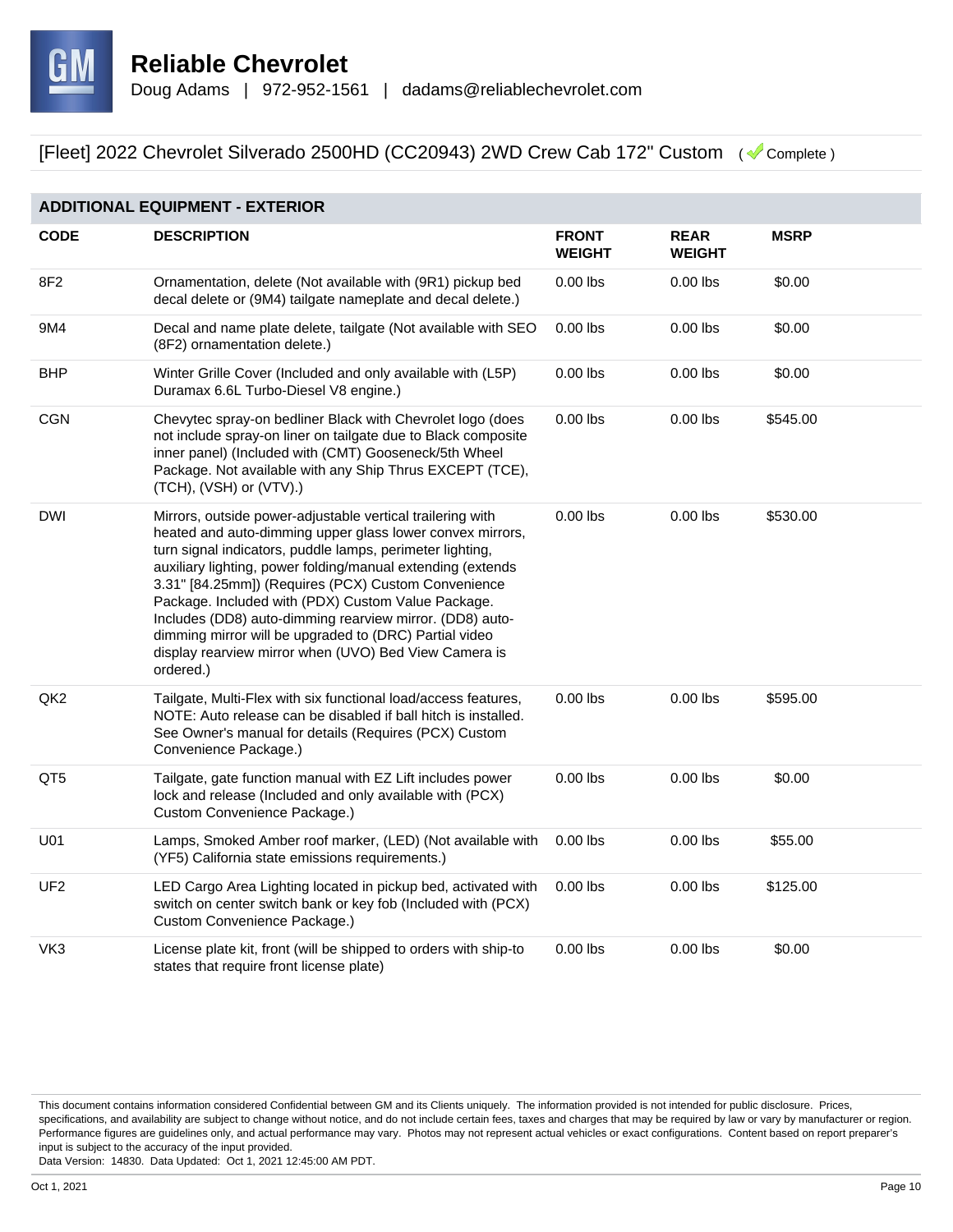

#### **ADDITIONAL EQUIPMENT - ENTERTAINMENT**

| <b>CODE</b>      | <b>DESCRIPTION</b>                                                                                                                                                                                                                                                                                                                                                                                                                                                                                                                                                                                                                                                                                                                                                                                                                                                                                                                                                                                                   | <b>FRONT</b><br><b>WEIGHT</b> | <b>REAR</b><br><b>WEIGHT</b> | <b>MSRP</b> |
|------------------|----------------------------------------------------------------------------------------------------------------------------------------------------------------------------------------------------------------------------------------------------------------------------------------------------------------------------------------------------------------------------------------------------------------------------------------------------------------------------------------------------------------------------------------------------------------------------------------------------------------------------------------------------------------------------------------------------------------------------------------------------------------------------------------------------------------------------------------------------------------------------------------------------------------------------------------------------------------------------------------------------------------------|-------------------------------|------------------------------|-------------|
| U <sub>2</sub> K | SiriusXM Radio enjoy a Platinum Plan trial subscription with<br>over 150 channels including commercial-free music, plus<br>sports, news and entertainment. Plus listening on the<br>SiriusXM app, online and at home on compatible connected<br>devices is included, so you'll hear the best SiriusXM has to<br>offer, anywhere life takes you. Welcome to the world of<br>SiriusXM. (Included and only available with (ZLA) Infotainment<br>Package. IMPORTANT: The SiriusXM radio trial package is<br>not provided on vehicles that are ordered for Fleet Daily<br>Rental ("FDR") use. If you decide to continue service after<br>your trial, the subscription plan you choose will automatically<br>renew thereafter and you will be charged according to your<br>chosen payment method at then-current rates. Fees and<br>taxes apply. See the SiriusXM Customer Agreement at<br>www.siriusxm.com for complete terms and how to cancel. All<br>fees, content, features, and availability are subject to change.) | $0.00$ lbs                    | $0.00$ lbs                   | \$0.00      |
| UK3              | Steering wheel audio controls (Included and only available<br>with (RGE) Safety Confidence Package.)                                                                                                                                                                                                                                                                                                                                                                                                                                                                                                                                                                                                                                                                                                                                                                                                                                                                                                                 | $0.00$ lbs                    | $0.00$ lbs                   | \$0.00      |
| VV4              | Wi-Fi Hotspot capable (Included and only available with (UE1)<br>OnStar. Terms and limitations apply. See onstar.com or<br>dealer for details.)                                                                                                                                                                                                                                                                                                                                                                                                                                                                                                                                                                                                                                                                                                                                                                                                                                                                      | $0.00$ lbs                    | $0.00$ lbs                   | \$0.00      |
|                  | <b>ADDITIONAL EQUIPMENT - INTERIOR</b>                                                                                                                                                                                                                                                                                                                                                                                                                                                                                                                                                                                                                                                                                                                                                                                                                                                                                                                                                                               |                               |                              |             |
| <b>CODE</b>      | <b>DESCRIPTION</b>                                                                                                                                                                                                                                                                                                                                                                                                                                                                                                                                                                                                                                                                                                                                                                                                                                                                                                                                                                                                   | <b>FRONT</b><br><b>WEIGHT</b> | <b>REAR</b><br><b>WEIGHT</b> | <b>MSRP</b> |
| 5L5              | Theft deterrent system fleet immobilizer modifications In the<br>absence of master key, reduces roadside key relearn process<br>to (3) two-minute cycles in place of the standard (3) ten-<br>minute cycles. This option will also allow for only one learned<br>key to be needed when adding additional keys instead of 2<br>learned keys. (Requires a Fleet or Government type order.)                                                                                                                                                                                                                                                                                                                                                                                                                                                                                                                                                                                                                             | $0.00$ lbs                    | $0.00$ lbs                   | \$50.00     |
| 8S3              | Back-up alarm, 97 decibels (Not available with SEO (SFW)<br>back-up alarm calibration, (CMT) Gooseneck/5th Wheel<br>Package or (UY2) trailer wiring provisions.)                                                                                                                                                                                                                                                                                                                                                                                                                                                                                                                                                                                                                                                                                                                                                                                                                                                     | $0.00$ lbs                    | $0.00$ lbs                   | \$138.00    |
| 9L7              | Upfitter switch kit, (5) Provides 3-30 amp and 2-20 amp<br>configurable circuits to facilitate installation of aftermarket<br>electrical accessories. Kit with all required parts will be<br>shipped loose with the truck for installation by the dealer or<br>upfitter at customer expense. Installation instructions and<br>technical assistance available at www.gmupfitter.com                                                                                                                                                                                                                                                                                                                                                                                                                                                                                                                                                                                                                                   | $0.00$ lbs                    | $0.00$ lbs                   | \$150.00    |
|                  | Chevrolet Connected Access capable (Included and only<br>available with (UE1) OnStar. Subject to terms. See<br>onstar.com or dealer for details.)                                                                                                                                                                                                                                                                                                                                                                                                                                                                                                                                                                                                                                                                                                                                                                                                                                                                    | $0.00$ lbs                    | $0.00$ lbs                   | \$0.00      |

This document contains information considered Confidential between GM and its Clients uniquely. The information provided is not intended for public disclosure. Prices, specifications, and availability are subject to change without notice, and do not include certain fees, taxes and charges that may be required by law or vary by manufacturer or region. Performance figures are guidelines only, and actual performance may vary. Photos may not represent actual vehicles or exact configurations. Content based on report preparer's input is subject to the accuracy of the input provided.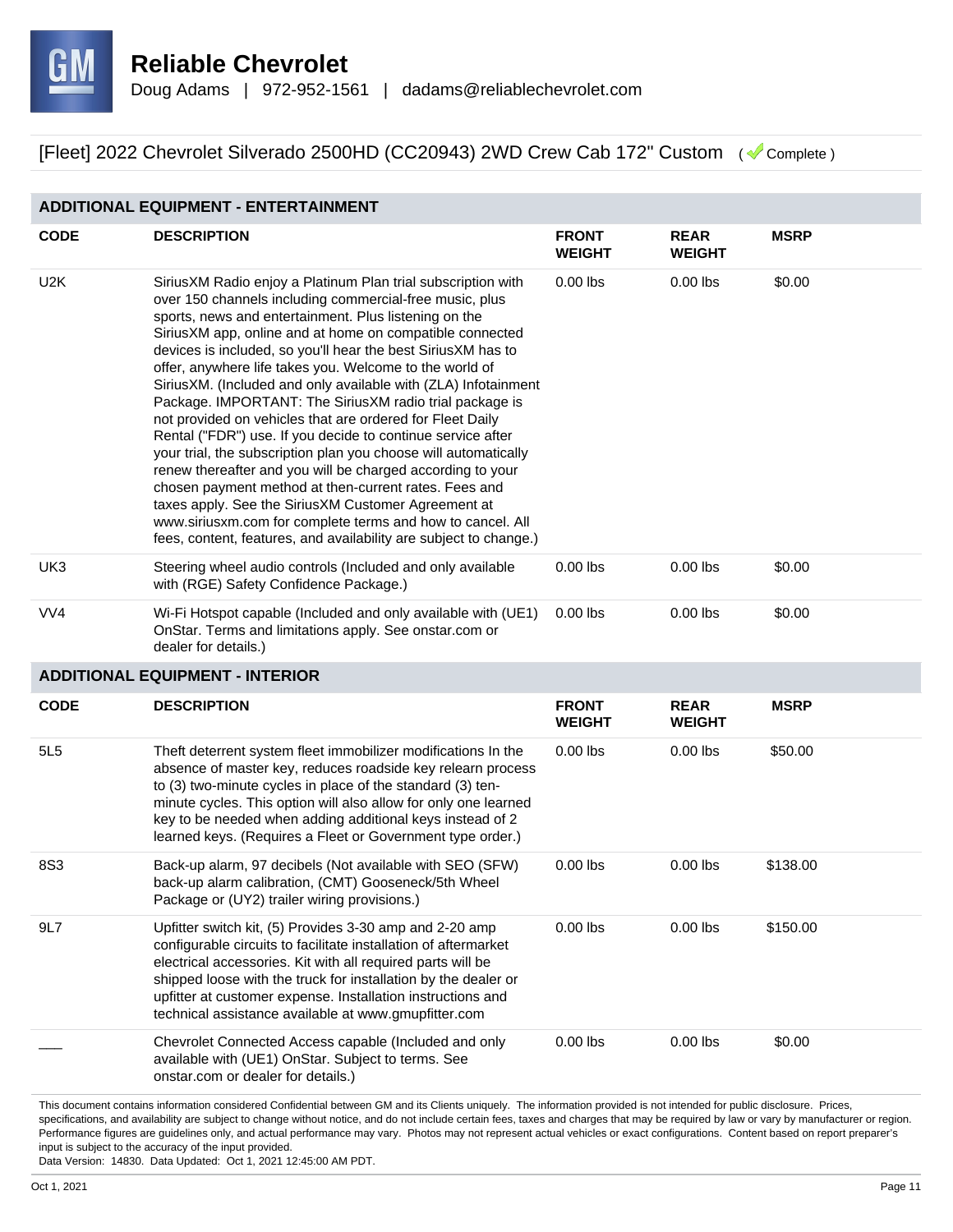

| <b>ADDITIONAL EQUIPMENT - INTERIOR</b> |                                                                                                                                                                                                                                                                           |                               |                              |             |  |
|----------------------------------------|---------------------------------------------------------------------------------------------------------------------------------------------------------------------------------------------------------------------------------------------------------------------------|-------------------------------|------------------------------|-------------|--|
| <b>CODE</b>                            | <b>DESCRIPTION</b>                                                                                                                                                                                                                                                        | <b>FRONT</b><br><b>WEIGHT</b> | <b>REAR</b><br><b>WEIGHT</b> | <b>MSRP</b> |  |
|                                        | Compass located in instrument cluster (Included and only<br>available with (UE1) OnStar.)                                                                                                                                                                                 | $0.00$ lbs                    | $0.00$ lbs                   | \$0.00      |  |
| A2X                                    | Seat adjuster, driver 10-way power including lumbar<br>(Requires (PCX) Custom Convenience Package, (H0U) Jet<br>Black interior and (KI4) Power outlet.)                                                                                                                   | $0.00$ lbs                    | $0.00$ lbs                   | \$290.00    |  |
| <b>BTV</b>                             | Remote vehicle starter system (Included and only available<br>with (PCX) Custom Convenience Package.)                                                                                                                                                                     | $0.00$ lbs                    | $0.00$ lbs                   | \$0.00      |  |
| C49                                    | Defogger, rear-window electric (Included and only available<br>with (PCX) Custom Convenience Package.)                                                                                                                                                                    | $0.00$ lbs                    | $0.00$ lbs                   | \$0.00      |  |
| D <sub>D</sub> <sub>8</sub>            | Mirror, inside rearview auto-dimming (Included and only<br>available with (DWI) trailer mirrors. Not included when (UVO)<br>Bed View Camera is ordered and is replaced by (DRC) Partial<br>video display rearview mirror.)                                                | $0.00$ lbs                    | $0.00$ lbs                   | \$0.00      |  |
| <b>DRC</b>                             | Mirror, inside rearview auto dimming with partial video display<br>includes bed view camera view of cargo bed (Included and<br>only available with (UVO) Bed View Camera.)                                                                                                | $0.00$ lbs                    | $0.00$ lbs                   | \$0.00      |  |
| <b>DRZ</b>                             | Rear Camera Mirror, inside rearview auto-dimming with full<br>camera display (Requires (PCX) Custom Convenience<br>Package. Replaces (D31) manual tilt rearview mirror.<br>Replaces (DD8) auto-dimming rearview mirror when (DWI)<br>trailer mirrors are ordered.)        | $0.00$ lbs                    | $0.00$ lbs                   | \$535.00    |  |
| KC <sub>9</sub>                        | Power outlet, bed mounted, 120-volt (400 watts shared with<br>(KI4) instrument panel mounted power outlet) (Included and<br>only available with (KI4) Power outlet.)                                                                                                      | $0.00$ lbs                    | $0.00$ lbs                   | \$0.00      |  |
| KI4                                    | Power outlet, instrument panel, 120-volt (400 watts shared<br>with (KC9) bed mounted power outlet) (Requires (PCX)<br>Custom Convenience Package.)                                                                                                                        | $0.00$ lbs                    | $0.00$ lbs                   | \$225.00    |  |
| R <sub>7</sub> O                       | Seat, Cloth Rear with Storage Package 60/40 folding bench<br>for Crew Cab models, includes seatback storage on left and<br>right side, center fold out armrest with 2 cupholders, (includes<br>child seat top tether anchor) (Requires (H1T) Jet Black interior<br>trim.) | $0.00$ lbs                    | $0.00$ lbs                   | \$225.00    |  |
| <b>SFW</b>                             | Back-up alarm calibration This calibration will allow installation<br>of an aftermarket back-up alarm by disabling rear perimeter<br>lighting (Not available with (8S3) back-up alarm or (UY2)<br>trailer wire provisions.)                                               | $0.00$ lbs                    | $0.00$ lbs                   | \$50.00     |  |
| <b>UDD</b>                             | Driver Information Center, 4.2" diagonal color display includes<br>driver personalization (Included and only available with (RGE)<br>Safety Confidence Package.)                                                                                                          | $0.00$ lbs                    | $0.00$ lbs                   | \$0.00      |  |

This document contains information considered Confidential between GM and its Clients uniquely. The information provided is not intended for public disclosure. Prices, specifications, and availability are subject to change without notice, and do not include certain fees, taxes and charges that may be required by law or vary by manufacturer or region. Performance figures are guidelines only, and actual performance may vary. Photos may not represent actual vehicles or exact configurations. Content based on report preparer's input is subject to the accuracy of the input provided.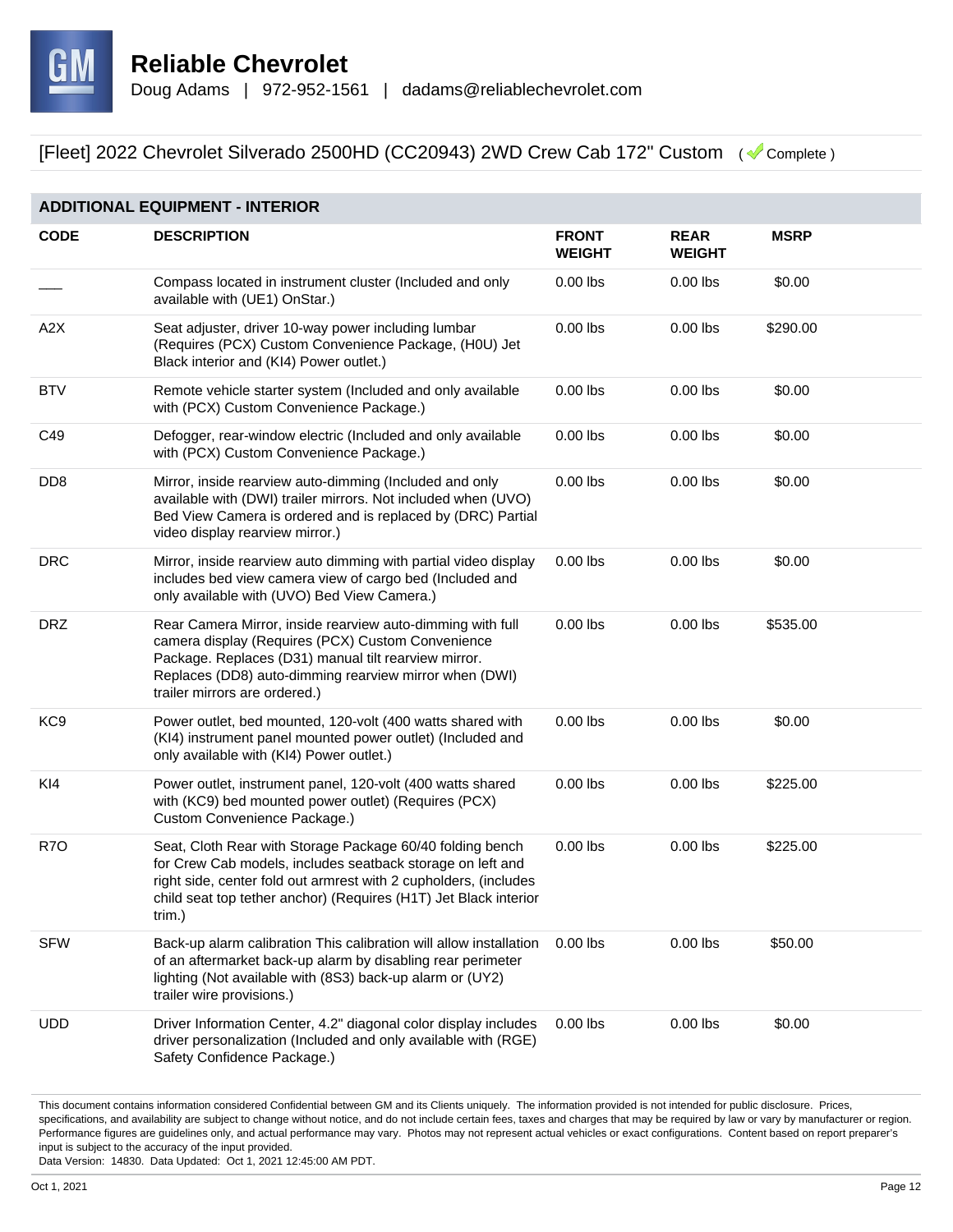

| <b>ADDITIONAL EQUIPMENT - INTERIOR</b> |                                                                                                                                                                                                                                                                                                                                                                                                                                                        |                               |                              |             |  |  |
|----------------------------------------|--------------------------------------------------------------------------------------------------------------------------------------------------------------------------------------------------------------------------------------------------------------------------------------------------------------------------------------------------------------------------------------------------------------------------------------------------------|-------------------------------|------------------------------|-------------|--|--|
| <b>CODE</b>                            | <b>DESCRIPTION</b>                                                                                                                                                                                                                                                                                                                                                                                                                                     | <b>FRONT</b><br><b>WEIGHT</b> | <b>REAR</b><br><b>WEIGHT</b> | <b>MSRP</b> |  |  |
| <b>UVO</b>                             | Bed View Camera camera in the CHMSL to show a view of<br>the cargo bed, display located in rearview mirror (Not<br>available with (DRZ) Rear Camera Mirror or (D31) rearview<br>mirror. Not available with (DD8) auto-dimming rearview mirror<br>when (DWI) trailer mirrors are ordered.)                                                                                                                                                              | $0.00$ lbs                    | $0.00$ lbs                   | \$250.00    |  |  |
|                                        | <b>ADDITIONAL EQUIPMENT - SAFETY-MECHANICAL</b>                                                                                                                                                                                                                                                                                                                                                                                                        |                               |                              |             |  |  |
| <b>CODE</b>                            | <b>DESCRIPTION</b>                                                                                                                                                                                                                                                                                                                                                                                                                                     | <b>FRONT</b><br><b>WEIGHT</b> | <b>REAR</b><br><b>WEIGHT</b> | <b>MSRP</b> |  |  |
| <b>UHY</b>                             | Automatic Emergency Braking (Included and only available<br>with (RGE) Safety Confidence Package.)                                                                                                                                                                                                                                                                                                                                                     | $0.00$ lbs                    | $0.00$ lbs                   | \$0.00      |  |  |
|                                        | <b>ADDITIONAL EQUIPMENT - SAFETY-INTERIOR</b>                                                                                                                                                                                                                                                                                                                                                                                                          |                               |                              |             |  |  |
| <b>CODE</b>                            | <b>DESCRIPTION</b>                                                                                                                                                                                                                                                                                                                                                                                                                                     | <b>FRONT</b><br><b>WEIGHT</b> | <b>REAR</b><br><b>WEIGHT</b> | <b>MSRP</b> |  |  |
| UE1                                    | OnStar and Chevrolet connected services capable (Included<br>and only available with (ZLA) Infotainment Package. Terms<br>and limitations apply. See onstar.com or dealer for details.)<br>(Terms and limitations apply. See onstar.com or dealer for<br>details.)                                                                                                                                                                                     | $0.00$ lbs                    | $0.00$ lbs                   | \$0.00      |  |  |
| UEU                                    | Forward Collision Alert (Included and only available with<br>(RGE) Safety Confidence Package.)                                                                                                                                                                                                                                                                                                                                                         | $0.00$ lbs                    | $0.00$ lbs                   | \$0.00      |  |  |
|                                        | <b>ADDITIONAL EQUIPMENT - LPO</b>                                                                                                                                                                                                                                                                                                                                                                                                                      |                               |                              |             |  |  |
| <b>CODE</b>                            | <b>DESCRIPTION</b>                                                                                                                                                                                                                                                                                                                                                                                                                                     | <b>FRONT</b><br><b>WEIGHT</b> | <b>REAR</b><br><b>WEIGHT</b> | <b>MSRP</b> |  |  |
| <b>PDB</b>                             | LPO, Dark Essentials Package includes (RIK) Black Silverado<br>nameplates, along with where applicable, Black<br>Custom/LT/LTZ/High Country badges, LPO, (SFZ) Black<br>bowtie, LPO and (SB7) Black tailgate CHEVROLET lettering,<br>LPO, (dealer-installed) (Not available with (L5P) Duramax<br>6.6L Turbo-Diesel V8 engine. When (QK2) Multi-Flex tailgate<br>is ordered (SB7) Black tailgate lettering is replaced with<br>tailgate Black bowtie.) | $0.00$ lbs                    | $0.00$ lbs                   | \$455.00    |  |  |
| <b>RIA</b>                             | LPO, All-weather floor liners 1st and 2nd rows on Crew Cab<br>and Double Cab, (includes Chevrolet Bowtie logo on front<br>mats)                                                                                                                                                                                                                                                                                                                        | $0.00$ lbs                    | $0.00$ lbs                   | \$230.00    |  |  |
| <b>RIK</b>                             | LPO, Black nameplates (dealer-installed) (Included and only<br>available with (PDB) Dark Essentials Package, LPO.)                                                                                                                                                                                                                                                                                                                                     | $0.00$ lbs                    | $0.00$ lbs                   | \$0.00      |  |  |
| <b>RVQ</b>                             | LPO, Black tubular assist steps, 6" rectangular (dealer-<br>installed) (Not available with any other assist steps.)                                                                                                                                                                                                                                                                                                                                    | $0.00$ lbs                    | $0.00$ lbs                   | \$775.00    |  |  |
|                                        |                                                                                                                                                                                                                                                                                                                                                                                                                                                        |                               |                              |             |  |  |

This document contains information considered Confidential between GM and its Clients uniquely. The information provided is not intended for public disclosure. Prices, specifications, and availability are subject to change without notice, and do not include certain fees, taxes and charges that may be required by law or vary by manufacturer or region. Performance figures are guidelines only, and actual performance may vary. Photos may not represent actual vehicles or exact configurations. Content based on report preparer's input is subject to the accuracy of the input provided.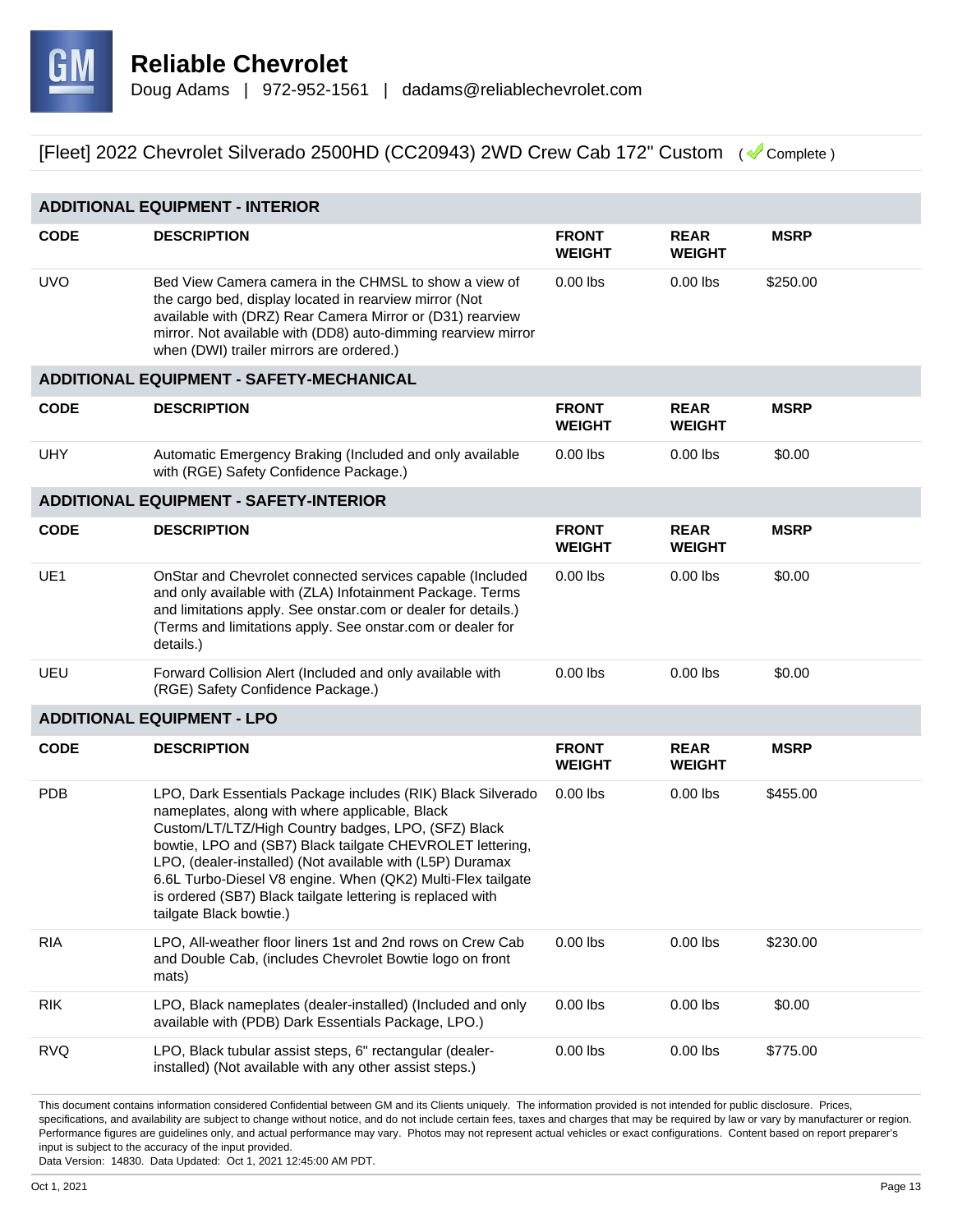

| <b>ADDITIONAL EQUIPMENT - LPO</b> |                                                                                                                                                    |                               |                              |             |  |
|-----------------------------------|----------------------------------------------------------------------------------------------------------------------------------------------------|-------------------------------|------------------------------|-------------|--|
| <b>CODE</b>                       | <b>DESCRIPTION</b>                                                                                                                                 | <b>FRONT</b><br><b>WEIGHT</b> | <b>REAR</b><br><b>WEIGHT</b> | <b>MSRP</b> |  |
| S <sub>6</sub> L                  | LPO, Off-road assist steps, 3" round tubular, Black (dealer-<br>installed) (Not available with any other assist steps.)                            | $0.00$ lbs                    | $0.00$ lbs                   | \$985.00    |  |
| SB <sub>7</sub>                   | LPO, Black tailgate lettering (Included and only available with<br>(PDB) Black Essentials Package, LPO.)                                           | $0.00$ lbs                    | $0.00$ lbs                   | \$0.00      |  |
| <b>SFZ</b>                        | LPO, Black Bowtie Emblem, front (dealer-installed) (Included<br>with (PDB) Dark Essentials Package, LPO.)                                          | $0.00$ lbs                    | $0.00$ lbs                   | \$155.00    |  |
| <b>SNO</b>                        | LPO, Hitch Package Gooseneck ball and chain tiedown kit<br>with case, (dealer-installed) (Requires (CMT) Gooseneck/5th<br>Wheel Package.)          | $0.00$ lbs                    | $0.00$ lbs                   | \$325.00    |  |
| <b>VQK</b>                        | LPO, Molded splash guards, Black (dealer-installed)                                                                                                | $0.00$ lbs                    | $0.00$ lbs                   | \$240.00    |  |
| VQO                               | LPO, Black work step (dealer-installed) (Not available with<br>any other assist steps.)                                                            | $0.00$ lbs                    | $0.00$ lbs                   | \$475.00    |  |
| VQZ                               | LPO, Polished exhaust tip (dealer-installed) (Requires (L8T)<br>6.6L V8 gas engine.)                                                               | $0.00$ lbs                    | $0.00$ lbs                   | \$155.00    |  |
| <b>VXH</b>                        | LPO, Assist steps, chromed tubular, 6" rectangular (dealer-<br>installed) (Not available with any other assist steps.)                             | $0.00$ lbs                    | $0.00$ lbs                   | \$795.00    |  |
| VXJ                               | LPO, Assist steps - 4" chromed round (dealer-installed) (Not<br>available with any other assist steps.)                                            | $0.00$ lbs                    | $0.00$ lbs                   | \$795.00    |  |
| <b>VXW</b>                        | LPO, Off-Road High Clearance Step (dealer-installed)<br>(Requires Crew Cab model. Not available with any other<br>assist steps.) *PRICE TO FOLLOW* | $0.00$ lbs                    | $0.00$ lbs                   | W/A         |  |

#### **ADDITIONAL EQUIPMENT - OTHER**

| <b>CODE</b> | <b>DESCRIPTION</b>                                                                                                                                                                                                                                                                                                                                                                                                                                                     | <b>FRONT</b><br><b>WEIGHT</b> | <b>REAR</b><br><b>WEIGHT</b> | <b>MSRP</b> |
|-------------|------------------------------------------------------------------------------------------------------------------------------------------------------------------------------------------------------------------------------------------------------------------------------------------------------------------------------------------------------------------------------------------------------------------------------------------------------------------------|-------------------------------|------------------------------|-------------|
| <b>FVX</b>  | National Fleet Incentive **The dealer, on behalf of the fleet<br>customer, will have the option of selecting the greater of the<br>available fleet incentive (FVX/FPP) or a regional retail<br>consumer cash incentive (CNC, CNE, CSE, CSR, CWE) IN<br>EFFECT AT THE TIME OF DELIVERY, but not both. See the<br>retail consumer cash administrative message for full<br>guidelines. Regardless of the incentive taken, all deliveries<br>are to be reported as fleet** | $0.00$ lbs                    | $0.00$ lbs                   | \$0.00      |

This document contains information considered Confidential between GM and its Clients uniquely. The information provided is not intended for public disclosure. Prices, specifications, and availability are subject to change without notice, and do not include certain fees, taxes and charges that may be required by law or vary by manufacturer or region. Performance figures are guidelines only, and actual performance may vary. Photos may not represent actual vehicles or exact configurations. Content based on report preparer's input is subject to the accuracy of the input provided.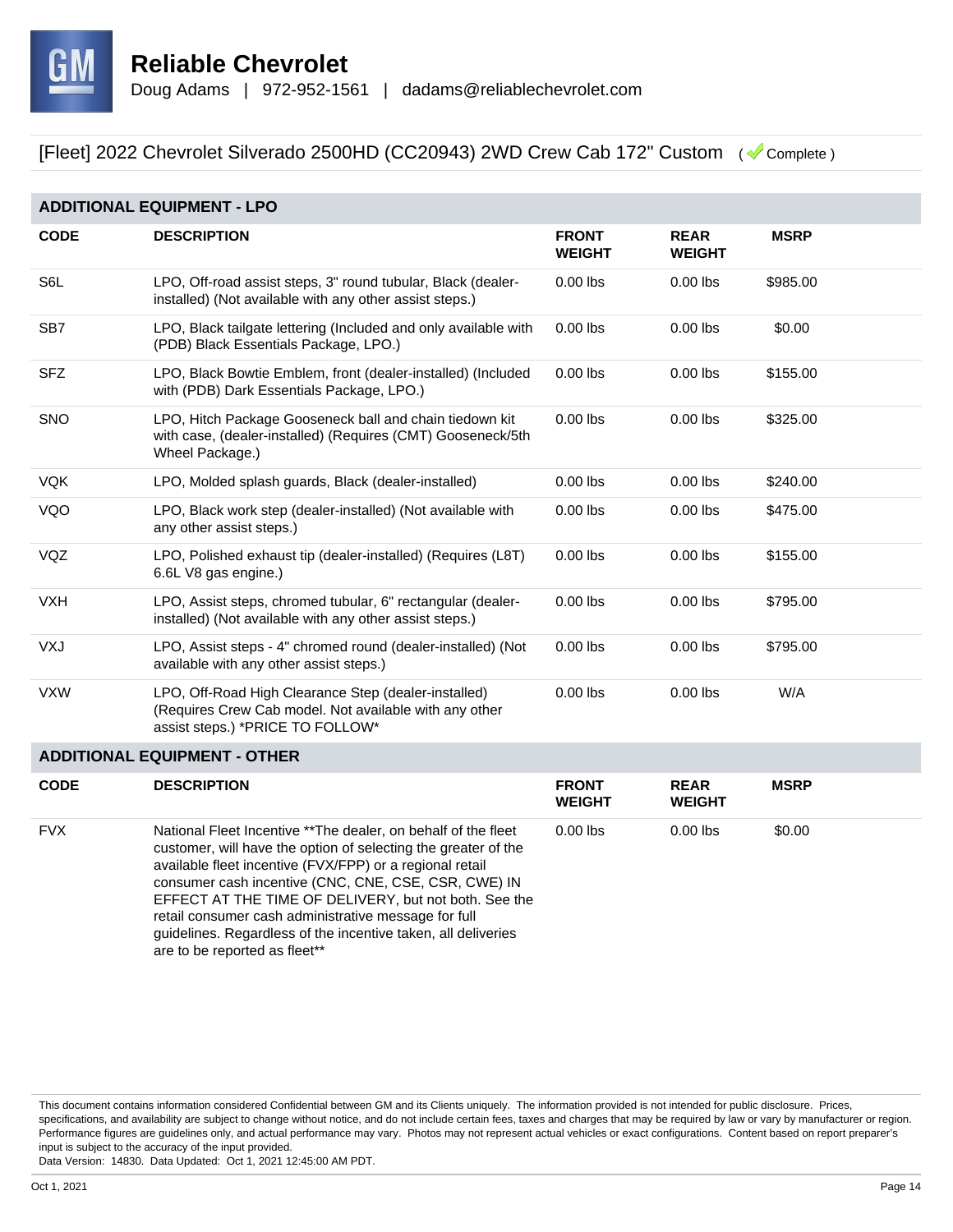

#### **ADDITIONAL EQUIPMENT - OTHER**

| <b>CODE</b>      | <b>DESCRIPTION</b>                                                                                                                                                                                                                                                                                                                                                                                                                                                                                                                                                                     | <b>FRONT</b><br><b>WEIGHT</b> | <b>REAR</b><br><b>WEIGHT</b> | <b>MSRP</b> |
|------------------|----------------------------------------------------------------------------------------------------------------------------------------------------------------------------------------------------------------------------------------------------------------------------------------------------------------------------------------------------------------------------------------------------------------------------------------------------------------------------------------------------------------------------------------------------------------------------------------|-------------------------------|------------------------------|-------------|
| P <sub>0</sub>   | OnStar Additional 21 months of OnStar Fleet Safety and<br>Security. Provides 21 months of Fleet Safety and Security<br>service in addition to the 3 months of complimentary coverage<br>that is included in the price of the vehicle. Total OnStar Fleet<br>Safety and Security service duration is 24 months. (Requires<br>(UE1) OnStar. Requires one of the following Fleet or<br>Government order types: FLS, FNR, FRC, FBC, FGO or FEF.<br>Not available with P0K, P0L, R7Z, P1R, P1S, P1T or P1U.<br>Not available with a ship-to of Guam, Puerto Rico or the Virgin<br>Islands.) | $0.00$ lbs                    | $0.00$ lbs                   | \$0.00      |
| P <sub>0</sub> K | OnStar Additional 33 months of OnStar Fleet Safety and<br>Security. Provides 33 months of Fleet Safety and Security<br>service in addition to the 3 months of complimentary coverage<br>that is included in the price of the vehicle. Total OnStar Fleet<br>Safety and Security service duration is 36 months. (Requires<br>(UE1) OnStar. Requires one of the following Fleet or<br>Government order types: FLS, FNR, FRC, FBC, FGO or FEF.<br>Not available with P0J, P0L, R7Z, P1R, P1S, P1T or P1U. Not<br>available with a ship-to of Guam, Puerto Rico or the Virgin<br>Islands.) | $0.00$ lbs                    | $0.00$ lbs                   | \$0.00      |
| P <sub>0</sub> L | OnStar Additional 45 months of OnStar Fleet Safety and<br>Security. Provides 45 months of Fleet Safety and Security<br>service in addition to the 3 months of complimentary coverage<br>that is included in the price of the vehicle. Total OnStar Fleet<br>Safety and Security service duration is 48 months. (Requires<br>(UE1) OnStar. Requires one of the following Fleet or<br>Government order types: FLS, FNR, FRC, FBC, FGO or FEF.<br>Not available with P0J, P0K, R7Z, P1R, P1S, P1T or P1U. Not<br>available with a ship-to of Guam, Puerto Rico or the Virgin<br>Islands.) | $0.00$ lbs                    | $0.00$ lbs                   | \$0.00      |
| <b>POM</b>       | OnStar Additional 21 months of OnStar Fleet Driver Remote<br>Access. Provides 21 months of Fleet Driver Remote Access<br>service in addition to the 3 months of complimentary coverage<br>that is included in the price of the vehicle. Total OnStar Fleet<br>Driver Remote Access service duration is 24 months.<br>(Requires (UE1) OnStar. Requires one of the following Fleet<br>or Government order types: FLS, FNR, FRC, FBC, FGO or<br>FEF. Not available with P0N or P0O. Not available with a ship<br>-to of Guam, Puerto Rico or the Virgin Islands.)                         | $0.00$ lbs                    | $0.00$ lbs                   | \$0.00      |

This document contains information considered Confidential between GM and its Clients uniquely. The information provided is not intended for public disclosure. Prices, specifications, and availability are subject to change without notice, and do not include certain fees, taxes and charges that may be required by law or vary by manufacturer or region. Performance figures are guidelines only, and actual performance may vary. Photos may not represent actual vehicles or exact configurations. Content based on report preparer's input is subject to the accuracy of the input provided.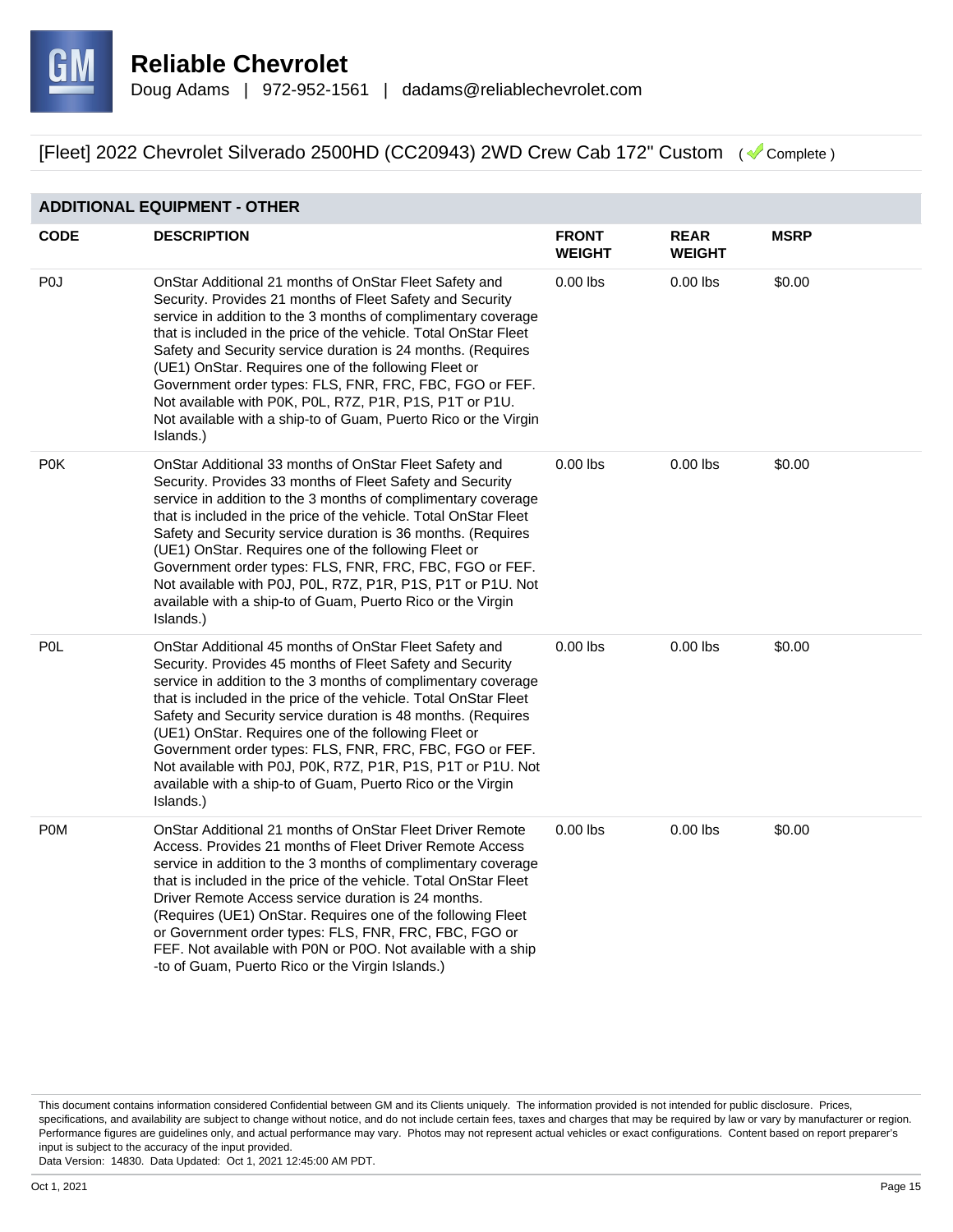

#### **ADDITIONAL EQUIPMENT - OTHER**

| <b>CODE</b>      | <b>DESCRIPTION</b>                                                                                                                                                                                                                                                                                                                                                                                                                                                                                                                                                                                                                                                                                                                                                                                                                                                                                                                                                                                                                                 | <b>FRONT</b><br><b>WEIGHT</b> | <b>REAR</b><br><b>WEIGHT</b> | <b>MSRP</b> |
|------------------|----------------------------------------------------------------------------------------------------------------------------------------------------------------------------------------------------------------------------------------------------------------------------------------------------------------------------------------------------------------------------------------------------------------------------------------------------------------------------------------------------------------------------------------------------------------------------------------------------------------------------------------------------------------------------------------------------------------------------------------------------------------------------------------------------------------------------------------------------------------------------------------------------------------------------------------------------------------------------------------------------------------------------------------------------|-------------------------------|------------------------------|-------------|
| <b>PON</b>       | OnStar Additional 33 months of OnStar Fleet Driver Remote<br>Access, Provides 33 months of Fleet Driver Remote Access<br>service in addition to the 3 months of complimentary coverage<br>that is included in the price of the vehicle. Total OnStar Fleet<br>Driver Remote Access service duration is 36 months.<br>(Requires (UE1) OnStar. Requires one of the following Fleet<br>or Government order types: FLS, FNR, FRC, FBC, FGO or<br>FEF. Not available with P0M or P0O. Not available with a ship<br>-to of Guam, Puerto Rico or the Virgin Islands.)                                                                                                                                                                                                                                                                                                                                                                                                                                                                                     | $0.00$ lbs                    | $0.00$ lbs                   | \$0.00      |
| P <sub>0</sub>   | OnStar Additional 45 months of OnStar Fleet Driver Remote<br>Access, Provides 45 months of Fleet Driver Remote Access<br>service in addition to the 3 months of complimentary coverage<br>that is included in the price of the vehicle. Total OnStar Fleet<br>Driver Remote Access service duration is 48 months.<br>(Requires (UE1) OnStar. Requires one of the following Fleet<br>or Government order types: FLS, FNR, FRC, FBC, FGO or<br>FEF. Not available with P0M or P0N. Not available with a ship<br>-to of Guam, Puerto Rico or the Virgin Islands.)                                                                                                                                                                                                                                                                                                                                                                                                                                                                                     | $0.00$ lbs                    | $0.00$ lbs                   | \$0.00      |
| P <sub>0</sub> V | OnStar Vehicle Insights - 1 year of Service. Includes 12<br>months of OnStar Vehicle Insights service. OnStar Vehicle<br>Insights provides fleet managers and drivers the tools and<br>data they need to help maximize fleet productivity and help<br>maximize fleet's operational efficiencies. OnStar Vehicle<br>Insights relays real-time vehicle data like vehicle location,<br>driver performance information and more. Eligible customers<br>must sign up for an account at www.onstarvehicleinsights.com<br>in order to take advantage of this 12 months offer. Requires<br>an active connected vehicle services plan. The OnStar<br>Vehicle Insights service is included in the price of the vehicle.<br>Total service duration is 12 months. Non-Transferrable. Non-<br>Refundable. (Requires (UE1) OnStar. Requires one of the<br>following Fleet or Government order types: FLS, FNR, FRC,<br>FBC, FGO or FEF. Not available with P0W, P0X, P0Y or P0Z.<br>Not available with a ship-to of Guam, Puerto Rico or the Virgin<br>Islands.) | $0.00$ lbs                    | $0.00$ lbs                   | \$0.00      |

This document contains information considered Confidential between GM and its Clients uniquely. The information provided is not intended for public disclosure. Prices, specifications, and availability are subject to change without notice, and do not include certain fees, taxes and charges that may be required by law or vary by manufacturer or region. Performance figures are guidelines only, and actual performance may vary. Photos may not represent actual vehicles or exact configurations. Content based on report preparer's input is subject to the accuracy of the input provided.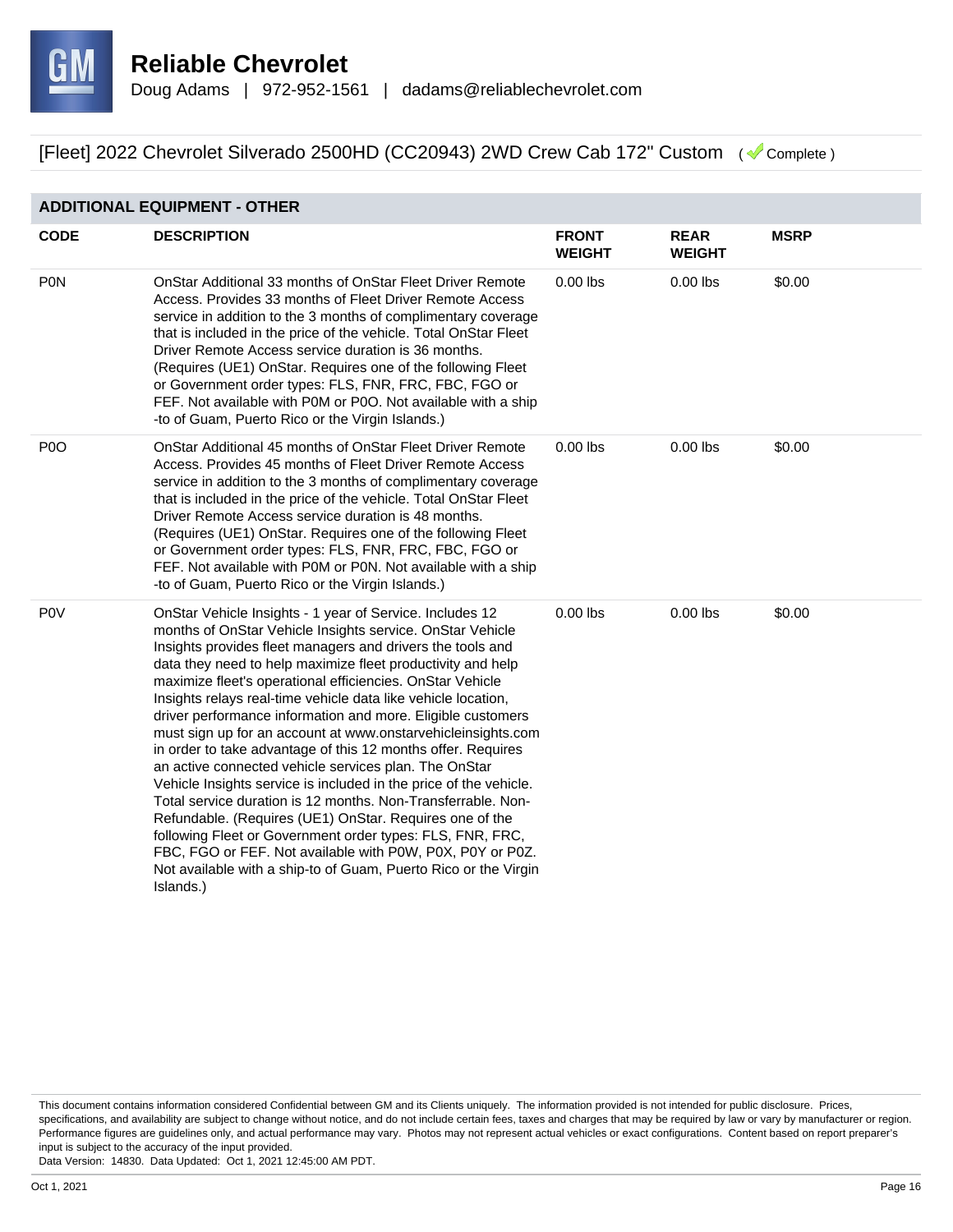

#### **ADDITIONAL EQUIPMENT - OTHER**

| <b>CODE</b>      | <b>DESCRIPTION</b>                                                                                                                                                                                                                                                                                                                                                                                                                                                                                                                                                                                                                                                                                                                                                                                                                                                                                                                                                                                                                                  | <b>FRONT</b><br><b>WEIGHT</b> | <b>REAR</b><br><b>WEIGHT</b> | <b>MSRP</b> |
|------------------|-----------------------------------------------------------------------------------------------------------------------------------------------------------------------------------------------------------------------------------------------------------------------------------------------------------------------------------------------------------------------------------------------------------------------------------------------------------------------------------------------------------------------------------------------------------------------------------------------------------------------------------------------------------------------------------------------------------------------------------------------------------------------------------------------------------------------------------------------------------------------------------------------------------------------------------------------------------------------------------------------------------------------------------------------------|-------------------------------|------------------------------|-------------|
| <b>POW</b>       | OnStar Vehicle Insights - 2 years of Service. Includes 24<br>months of OnStar Vehicle Insights service. OnStar Vehicle<br>Insights provides fleet managers and drivers the tools and<br>data they need to help maximize fleet productivity and help<br>maximize fleet's operational efficiencies. OnStar Vehicle<br>Insights relays real-time vehicle data like vehicle location,<br>driver performance information and more. Eligible customers<br>must sign up for an account at www.onstarvehicleinsights.com<br>in order to take advantage of this 24 months offer. Requires<br>an active connected vehicle services plan. The OnStar<br>Vehicle Insights service is included in the price of the vehicle.<br>Total service duration is 24 months. Non-Transferrable. Non-<br>Refundable. (Requires (UE1) OnStar. Requires one of the<br>following Fleet or Government order types: FLS, FNR, FRC,<br>FBC, FGO or FEF. Not available with P0V, P0X, P0Y or P0Z.<br>Not available with a ship-to of Guam, Puerto Rico or the Virgin<br>Islands.) | $0.00$ lbs                    | $0.00$ lbs                   | \$0.00      |
| P <sub>0</sub> X | OnStar Vehicle Insights - 3 years of Service. Includes 36<br>months of OnStar Vehicle Insights service. OnStar Vehicle<br>Insights provides fleet managers and drivers the tools and<br>data they need to help maximize fleet productivity and help<br>maximize fleet's operational efficiencies. OnStar Vehicle<br>Insights relays real-time vehicle data like vehicle location,<br>driver performance information and more. Eligible customers<br>must sign up for an account at www.onstarvehicleinsights.com<br>in order to take advantage of this 36 months offer. Requires<br>an active connected vehicle services plan. The OnStar<br>Vehicle Insights service is included in the price of the vehicle.<br>Total service duration is 36 months. Non-Transferrable. Non-<br>Refundable. (Requires (UE1) OnStar. Requires one of the<br>following Fleet or Government order types: FLS, FNR, FRC,<br>FBC, FGO or FEF. Not available with P0V, P0W, P0Y or P0Z.<br>Not available with a ship-to of Guam, Puerto Rico or the Virgin<br>Islands.) | $0.00$ lbs                    | $0.00$ lbs                   | \$0.00      |

This document contains information considered Confidential between GM and its Clients uniquely. The information provided is not intended for public disclosure. Prices, specifications, and availability are subject to change without notice, and do not include certain fees, taxes and charges that may be required by law or vary by manufacturer or region. Performance figures are guidelines only, and actual performance may vary. Photos may not represent actual vehicles or exact configurations. Content based on report preparer's input is subject to the accuracy of the input provided.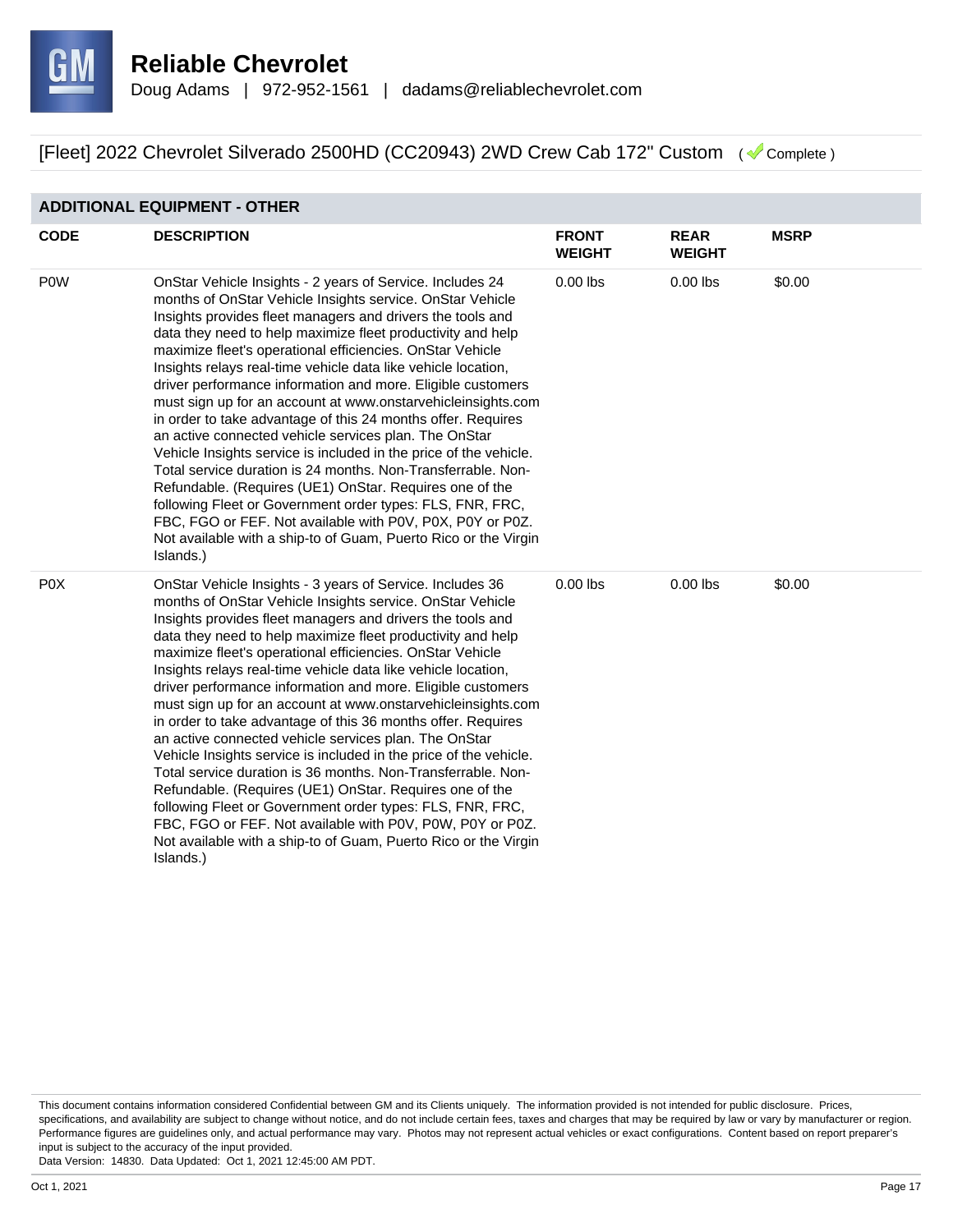

#### **ADDITIONAL EQUIPMENT - OTHER**

| <b>CODE</b>      | <b>DESCRIPTION</b>                                                                                                                                                                                                                                                                                                                                                                                                                                                                                                                                                                                                                                                                                                                                                                                                                                                                                                                                                                                                                                  | <b>FRONT</b><br><b>WEIGHT</b> | <b>REAR</b><br><b>WEIGHT</b> | <b>MSRP</b> |
|------------------|-----------------------------------------------------------------------------------------------------------------------------------------------------------------------------------------------------------------------------------------------------------------------------------------------------------------------------------------------------------------------------------------------------------------------------------------------------------------------------------------------------------------------------------------------------------------------------------------------------------------------------------------------------------------------------------------------------------------------------------------------------------------------------------------------------------------------------------------------------------------------------------------------------------------------------------------------------------------------------------------------------------------------------------------------------|-------------------------------|------------------------------|-------------|
| P0Y              | OnStar Vehicle Insights - 4 years of Service. Includes 48<br>months of OnStar Vehicle Insights service. OnStar Vehicle<br>Insights provides fleet managers and drivers the tools and<br>data they need to help maximize fleet productivity and help<br>maximize fleet's operational efficiencies. OnStar Vehicle<br>Insights relays real-time vehicle data like vehicle location,<br>driver performance information and more. Eligible customers<br>must sign up for an account at www.onstarvehicleinsights.com<br>in order to take advantage of this 48 months offer. Requires<br>an active connected vehicle services plan. The OnStar<br>Vehicle Insights service is included in the price of the vehicle.<br>Total service duration is 48 months. Non-Transferrable. Non-<br>Refundable. (Requires (UE1) OnStar. Requires one of the<br>following Fleet or Government order types: FLS, FNR, FRC,<br>FBC, FGO or FEF. Not available with P0V, P0W, P0X or P0Z.<br>Not available with a ship-to of Guam, Puerto Rico or the Virgin<br>Islands.) | $0.00$ lbs                    | $0.00$ lbs                   | \$0.00      |
| P <sub>0</sub> Z | OnStar Vehicle Insights - 5 years of Service. Includes 60<br>months of OnStar Vehicle Insights service. OnStar Vehicle<br>Insights provides fleet managers and drivers the tools and<br>data they need to help maximize fleet productivity and help<br>maximize fleet's operational efficiencies. OnStar Vehicle<br>Insights relays real-time vehicle data like vehicle location,<br>driver performance information and more. Eligible customers<br>must sign up for an account at www.onstarvehicleinsights.com<br>in order to take advantage of this 60 months offer. Requires<br>an active connected vehicle services plan. The OnStar<br>Vehicle Insights service is included in the price of the vehicle.<br>Total service duration is 60 months. Non-Transferrable. Non-<br>Refundable. (Requires (UE1) OnStar. Requires one of the<br>following Fleet or Government order types: FLS, FNR, FRC,<br>FBC, FGO or FEF. Not available on P0V, P0W, P0X or P0Y.<br>Not available with a ship-to of Guam, Puerto Rico or the Virgin<br>Islands.)   | $0.00$ lbs                    | $0.00$ lbs                   | \$0.00      |
| P <sub>1</sub> R | OnStar Additional 9 months of OnStar Assurance for Tier3<br>Fleets. Provides 9 months of OnStar Assurance service in<br>addition to the 3 months of complimentary Safety & Security<br>coverage that is included in the price of the vehicle. Total<br>Fleet OnStar Safety & Security service duration is 3 months<br>and 9 months of OnStar Assurance. (Requires (UE1) OnStar.<br>Requires one of the following Fleet or Government order<br>types: FLS, FNR, FRC, FBC, FGO or FEF. Not available with<br>P0J, P0K, P0L, R7Z, P1S, P1T or P1U. Not available with a<br>ship-to of Guam, Puerto Rico or the Virgin Islands.)                                                                                                                                                                                                                                                                                                                                                                                                                        | $0.00$ lbs                    | $0.00$ lbs                   | \$0.00      |

This document contains information considered Confidential between GM and its Clients uniquely. The information provided is not intended for public disclosure. Prices, specifications, and availability are subject to change without notice, and do not include certain fees, taxes and charges that may be required by law or vary by manufacturer or region. Performance figures are guidelines only, and actual performance may vary. Photos may not represent actual vehicles or exact configurations. Content based on report preparer's input is subject to the accuracy of the input provided.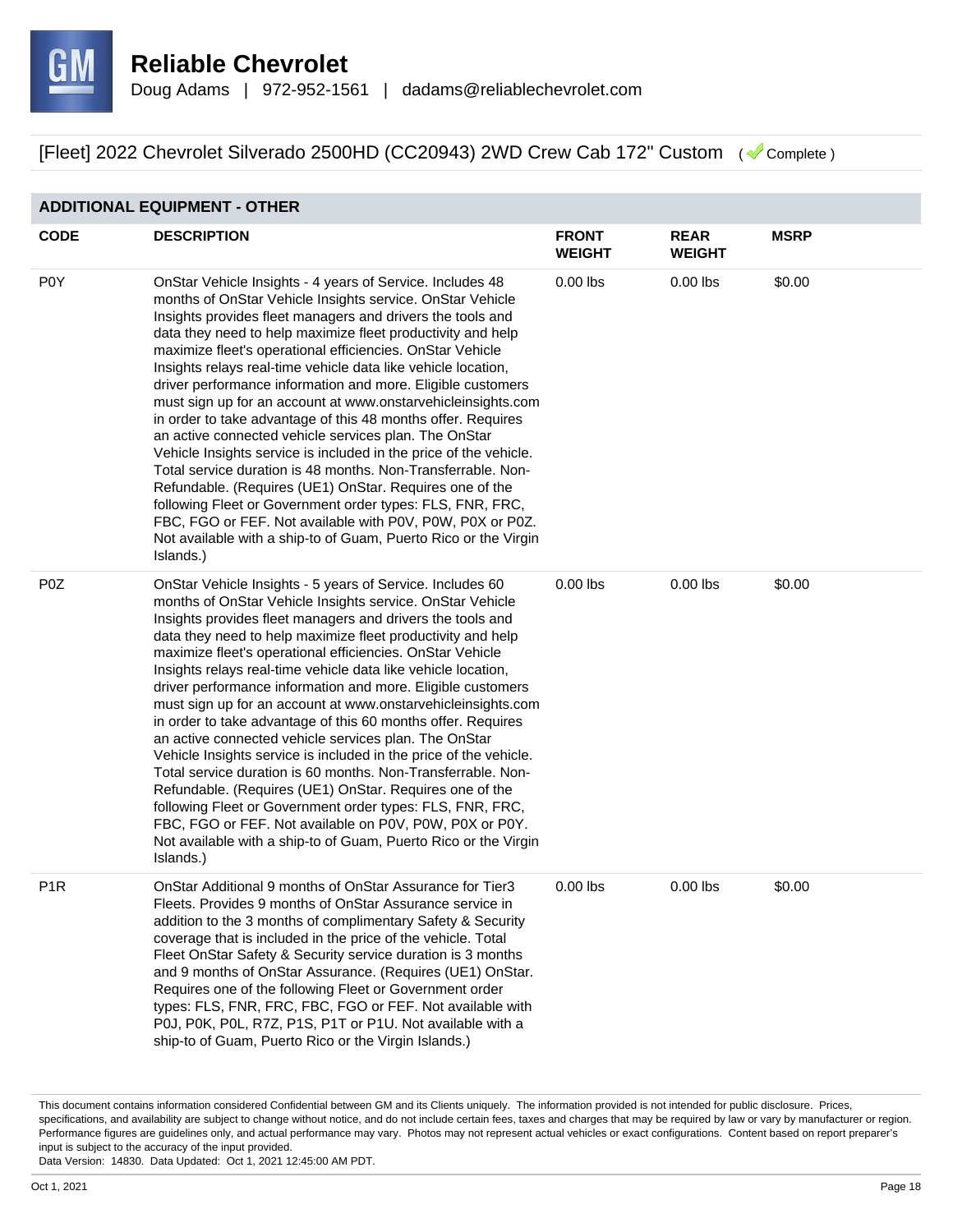

#### **ADDITIONAL EQUIPMENT - OTHER**

| <b>CODE</b>      | <b>DESCRIPTION</b>                                                                                                                                                                                                                                                                                                                                                                                                                                                                                                                                                                                                              | <b>FRONT</b><br><b>WEIGHT</b> | <b>REAR</b><br><b>WEIGHT</b> | <b>MSRP</b> |
|------------------|---------------------------------------------------------------------------------------------------------------------------------------------------------------------------------------------------------------------------------------------------------------------------------------------------------------------------------------------------------------------------------------------------------------------------------------------------------------------------------------------------------------------------------------------------------------------------------------------------------------------------------|-------------------------------|------------------------------|-------------|
| P <sub>1</sub> S | OnStar Additional 21 months of OnStar Assurance for Tier3<br>Fleets. Provides 21 months of OnStar Assurance service in<br>addition to the 3 months of complimentary Safety & Security<br>coverage that is included in the price of the vehicle. Total<br>Fleet OnStar Safety & Security service duration is 3 months<br>and 21 months of OnStar Assurance. (Requires (UE1)<br>OnStar. Requires one of the following Fleet or Government<br>order types: FLS, FNR, FRC, FBC, FGO or FEF. Not available<br>with P0J, P0K, P0L, R7Z, P1R, P1T or P1U. Not available<br>with a ship-to of Guam, Puerto Rico or the Virgin Islands.) | $0.00$ lbs                    | $0.00$ lbs                   | \$0.00      |
| P <sub>1</sub> T | OnStar Additional 33 months of OnStar Assurance for Tier3<br>Fleets. Provides 33 months of OnStar Assurance service in<br>addition to the 3 months of complimentary Safety & Security<br>coverage that is included in the price of the vehicle. Total<br>Fleet OnStar Safety & Security service duration is 3 months<br>and 33 months of OnStar Assurance. (Requires (UE1)<br>OnStar. Requires one of the following Fleet or Government<br>order types: FLS, FNR, FRC, FBC, FGO or FEF. Not available<br>with P0J, P0K, P0L, R7Z, P1R, P1S or P1U. Not available<br>with a ship-to of Guam, Puerto Rico or the Virgin Islands.) | $0.00$ lbs                    | $0.00$ lbs                   | \$0.00      |
| P <sub>1U</sub>  | OnStar Additional 45 months of OnStar Assurance for Tier3<br>Fleets. Provides 45 months of OnStar Assurance service in<br>addition to the 3 months of complimentary Safety & Security<br>coverage that is included in the price of the vehicle. Total<br>Fleet OnStar Safety & Security service duration is 3 months<br>and 45 months of OnStar Assurance. (Requires (UE1)<br>OnStar. Requires one of the following Fleet or Government<br>order types: FLS, FNR, FRC, FBC, FGO or FEF. Not available<br>with P0J, P0K, P0L, R7Z, P1R, P1S or P1T. Not available<br>with a ship-to of Guam, Puerto Rico or the Virgin Islands.) | $0.00$ lbs                    | $0.00$ lbs                   | \$0.00      |
| PR <sub>6</sub>  | SiriusXM Radio Additional 9 months of the SiriusXM Platinum<br>Plan. Includes 150 channels of commercial-free music plus<br>every major sport and the biggest names in entertainment,<br>news and comedy in vehicle plus 9 months of listening on the<br>SiriusXM app or online in addition to the 3 months of Platinum<br>Plan trial service that is included in the price of the vehicle.<br>Total service duration is 12 months. Non-Transferrable. Non-<br>Refundable. (Requires (U2K) SiriusXM Radio and a Fleet<br>order type. Not available with FDR order types, PR7 or PR8.<br>Not available in AK, HI, PR and VI.)    | $0.00$ lbs                    | $0.00$ lbs                   | \$0.00      |

This document contains information considered Confidential between GM and its Clients uniquely. The information provided is not intended for public disclosure. Prices, specifications, and availability are subject to change without notice, and do not include certain fees, taxes and charges that may be required by law or vary by manufacturer or region. Performance figures are guidelines only, and actual performance may vary. Photos may not represent actual vehicles or exact configurations. Content based on report preparer's input is subject to the accuracy of the input provided.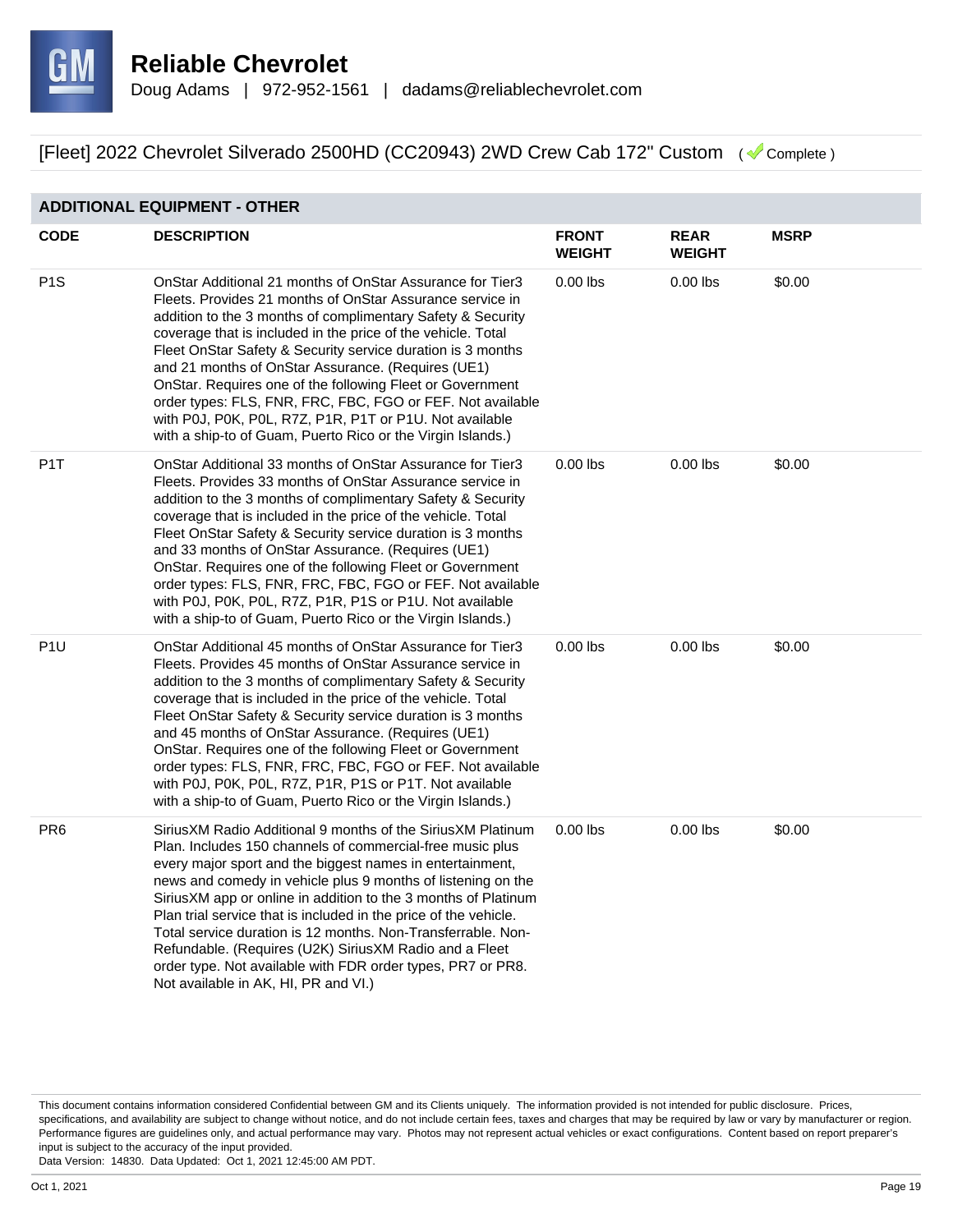

#### **ADDITIONAL EQUIPMENT - OTHER**

| <b>CODE</b>     | <b>DESCRIPTION</b>                                                                                                                                                                                                                                                                                                                                                                                                                                                                                                                                                                                                              | <b>FRONT</b><br><b>WEIGHT</b> | <b>REAR</b><br><b>WEIGHT</b> | <b>MSRP</b> |
|-----------------|---------------------------------------------------------------------------------------------------------------------------------------------------------------------------------------------------------------------------------------------------------------------------------------------------------------------------------------------------------------------------------------------------------------------------------------------------------------------------------------------------------------------------------------------------------------------------------------------------------------------------------|-------------------------------|------------------------------|-------------|
| PR7             | SiriusXM Radio Additional 21 months of the SiriusXM<br>Platinum Plan. Includes 150 channels of commercial-free<br>music plus every major sport and the biggest names in<br>entertainment, news and comedy in vehicle plus 21 months of<br>listening on the SiriusXM app or online in addition to the 3<br>months of Platinum Plan trial service that is included in the<br>price of the vehicle. Total service duration is 24 months. Non-<br>Transferrable. Non-Refundable. (Requires (U2K) SiriusXM<br>Radio and a Fleet order type. Not available with FDR order<br>types, PR6 or PR8. Not available in AK, HI, PR and VI.)  | $0.00$ lbs                    | $0.00$ lbs                   | \$0.00      |
| PR <sub>8</sub> | SiriusXM Radio Additional 33 months of the SiriusXM<br>Platinum Plan. Includes 150 channels of commercial-free<br>music plus every major sport and the biggest names in<br>entertainment, news and comedy in vehicle plus 33 months of<br>listening on the SiriusXM app or online in addition to the 3<br>months of Platinum Plan trial service that is included in the<br>price of the vehicle. Total service duration is 36 months. Non-<br>Transferrable. Non-Refundable. (Requires (U2K) SiriusXM<br>Radio and a Fleet order type. Not available with FDR order<br>types, PR6 or PR7. Not available in AK, HI, PR and VI.)  | $0.00$ lbs                    | $0.00$ lbs                   | \$0.00      |
| R7Z             | OnStar Additional 57 months of OnStar Assurance for Tier3<br>Fleets. Provides 57 months of OnStar Assurance service in<br>addition to the 3 months of complimentary Safety & Security<br>coverage that is included in the price of the vehicle. Total<br>Fleet OnStar Safety & Security service duration is 3 months<br>and 57 months of OnStar Assurance. (Requires (UE1)<br>OnStar. Requires one of the following Fleet or Government<br>order types: FLS, FNR, FRC, FBC, FGO or FEF. Not available<br>with P0J, P0K, P0L, P1R, P1S, P1T or P1U. Not available<br>with a ship-to of Guam, Puerto Rico or the Virgin Islands.) | $0.00$ lbs                    | $0.00$ lbs                   | \$0.00      |
| R9Y             | Fleet Free Maintenance Credit. This option code provides a<br>credit in lieu of the free oil changes, tire rotations and<br>inspections for one maintenance service during 1st year of<br>ownership. The invoice will detail the applicable credit. The<br>customer will be responsible for all oil change, tire rotations<br>and inspections costs for this vehicle. (Requires one of the<br>following Fleet order types: FBC, FBN, FCA, FCN, FEF, FLS,<br>FNR or FRC. Not available with FDR or FGO order type.)<br>*CREDIT*                                                                                                  | $0.00$ lbs                    | $0.00$ lbs                   | (\$45.00)   |
| VQ1             | <b>Fleet Processing Option</b>                                                                                                                                                                                                                                                                                                                                                                                                                                                                                                                                                                                                  | $0.00$ lbs                    | $0.00$ lbs                   | \$0.00      |
| VQ <sub>2</sub> | <b>Fleet Processing Option</b>                                                                                                                                                                                                                                                                                                                                                                                                                                                                                                                                                                                                  | $0.00$ lbs                    | $0.00$ lbs                   | \$0.00      |
| VQ3             | <b>Fleet Processing Option</b>                                                                                                                                                                                                                                                                                                                                                                                                                                                                                                                                                                                                  | $0.00$ lbs                    | $0.00$ lbs                   | \$0.00      |

This document contains information considered Confidential between GM and its Clients uniquely. The information provided is not intended for public disclosure. Prices, specifications, and availability are subject to change without notice, and do not include certain fees, taxes and charges that may be required by law or vary by manufacturer or region. Performance figures are guidelines only, and actual performance may vary. Photos may not represent actual vehicles or exact configurations. Content based on report preparer's input is subject to the accuracy of the input provided.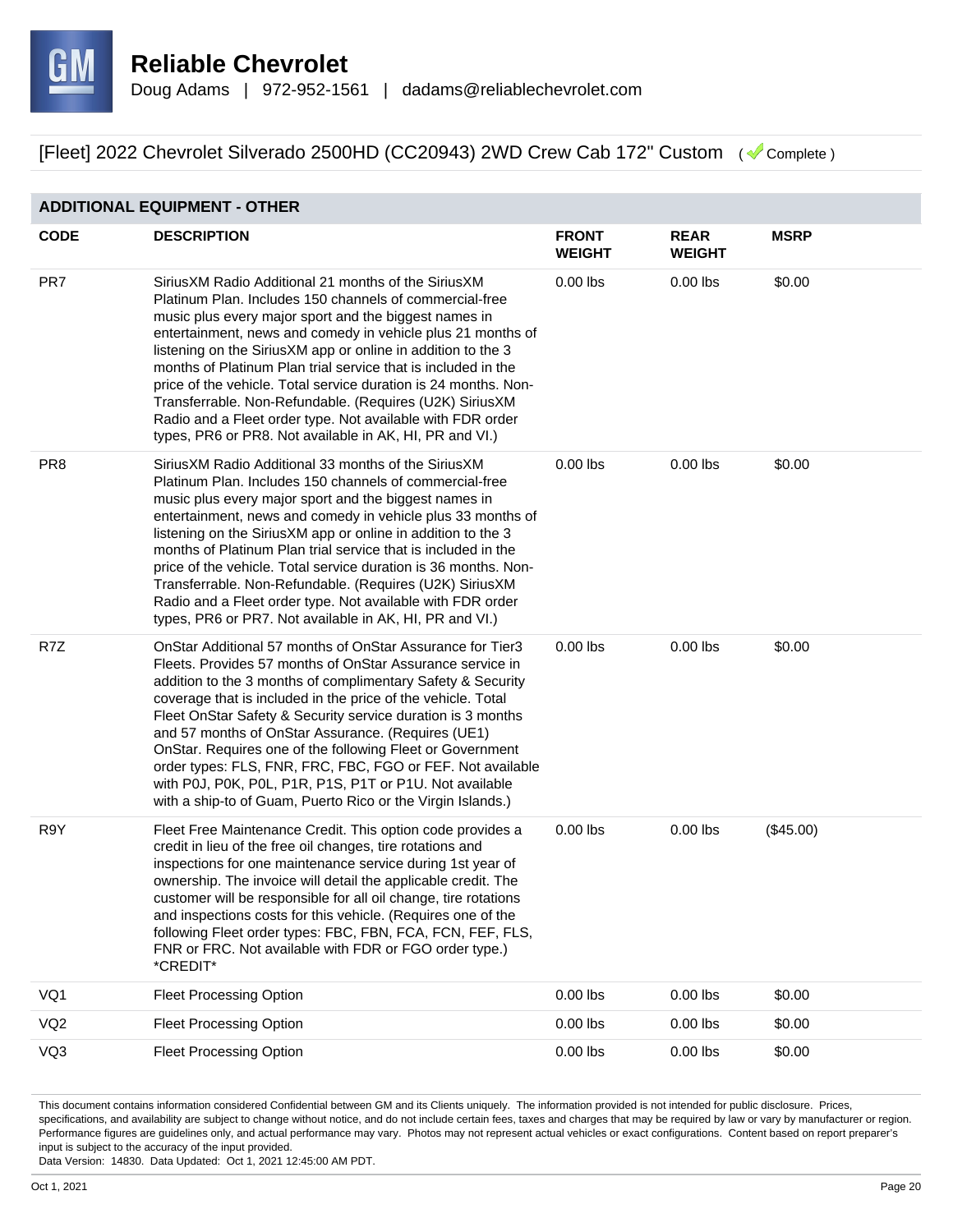

|             | <b>SHIP THRU CODES</b>                                                                                                                                                                                                                                                                                     |                               |                              |             |  |  |  |
|-------------|------------------------------------------------------------------------------------------------------------------------------------------------------------------------------------------------------------------------------------------------------------------------------------------------------------|-------------------------------|------------------------------|-------------|--|--|--|
| <b>CODE</b> | <b>DESCRIPTION</b>                                                                                                                                                                                                                                                                                         | <b>FRONT</b><br><b>WEIGHT</b> | <b>REAR</b><br><b>WEIGHT</b> | <b>MSRP</b> |  |  |  |
| <b>TCE</b>  | Ship Thru, for Orders with (CGN) Spray-on Bedliner,<br>Produced in Flint Assembly and shipped to Auto Truck Group,<br>Roanoke, IN and returned to Ft. Wayne Assembly for shipping<br>to final destination (Requires (CGN) Chevytec spray-on<br>bedliner. Not available with any other Ship Thru code.)     | $0.00$ lbs                    | $0.00$ lbs                   | \$0.00      |  |  |  |
| <b>TCH</b>  | Ship Thru, for Orders with (CGN) Spray-on Bedliner,<br>Produced in Flint Assembly and shipped to Reading Truck<br>Equipment, Pontiac, MI and returned to Flint Assembly for<br>shipping to final destination (Requires (CGN) Chevytec spray-<br>on bedliner. Not available with any other Ship Thru code.) | $0.00$ lbs                    | $0.00$ lbs                   | \$0.00      |  |  |  |
| <b>TCL</b>  | Ship Thru, Produced in Flint Assembly and shipped to Kerr<br>Industries, Warren, MI. Returned to Flint Assembly for<br>shipping to final destination                                                                                                                                                       | $0.00$ lbs                    | $0.00$ lbs                   | \$0.00      |  |  |  |
| <b>TDE</b>  | Ship Thru, Produced in Flint Assembly and shipped to Monroe<br>Truck Equipment, MI, Then to TK Services, AK for shipping to<br>final destination                                                                                                                                                           | $0.00$ lbs                    | $0.00$ lbs                   | \$0.00      |  |  |  |
| <b>TVY</b>  | Ship Thru, Produced and shipped to Anchorage VDC then to<br>TK Services and returned to Anchorage VDC for shipping to<br>final destination Available only to orders with a final Ship-To<br>Code for State of Alaska Dealers only                                                                          | $0.00$ lbs                    | $0.00$ lbs                   | \$0.00      |  |  |  |
| TZS         | Ship Thru, Produced in Flint Assembly and shipped to Alt.<br>Fuel Innovations LLC, Kansas City, MO. Returned to Fairfax<br>Assembly for shipping to final destination                                                                                                                                      | $0.00$ lbs                    | $0.00$ lbs                   | \$0.00      |  |  |  |
| <b>VCB</b>  | Ship Thru, Produced in Flint Assembly and shipped to Monroe<br>Truck Equipment in Flint. Returned to Flint Assembly for<br>shipping to final destination.                                                                                                                                                  | $0.00$ lbs                    | $0.00$ lbs                   | \$0.00      |  |  |  |
| <b>VDB</b>  | Ship Thru, Produced in Flint Assembly and shipped to Empire<br>Emergency Apparatus, Niagara Falls, NY. Returned to Flint<br>Assembly for shipping to final destination.                                                                                                                                    | $0.00$ lbs                    | $0.00$ lbs                   | \$0.00      |  |  |  |
| VDF         | Ship Thru, Produced in Flint Assembly and shipped to ECO<br>Vehicle Systems, Union City, IN. Returned to FT. Wayne<br>Assembly for shipping to final destination.                                                                                                                                          | $0.00$ lbs                    | $0.00$ lbs                   | \$0.00      |  |  |  |
| <b>VEW</b>  | Ship Thru, Produced in Flint Assembly and shipped to<br>Canfield Equipment in Warren, MI. Returned to Lansing Delta<br>for shipping to final destination.                                                                                                                                                  | $0.00$ lbs                    | $0.00$ lbs                   | \$0.00      |  |  |  |
| <b>VFW</b>  | Ship Thru, Produced in Flint Assembly and shipped to NBC<br>Truck Equipment Roseville, MI. Returned to Flint Assembly for<br>shipping to final destination.                                                                                                                                                | $0.00$ lbs                    | $0.00$ lbs                   | \$0.00      |  |  |  |

This document contains information considered Confidential between GM and its Clients uniquely. The information provided is not intended for public disclosure. Prices, specifications, and availability are subject to change without notice, and do not include certain fees, taxes and charges that may be required by law or vary by manufacturer or region. Performance figures are guidelines only, and actual performance may vary. Photos may not represent actual vehicles or exact configurations. Content based on report preparer's input is subject to the accuracy of the input provided.